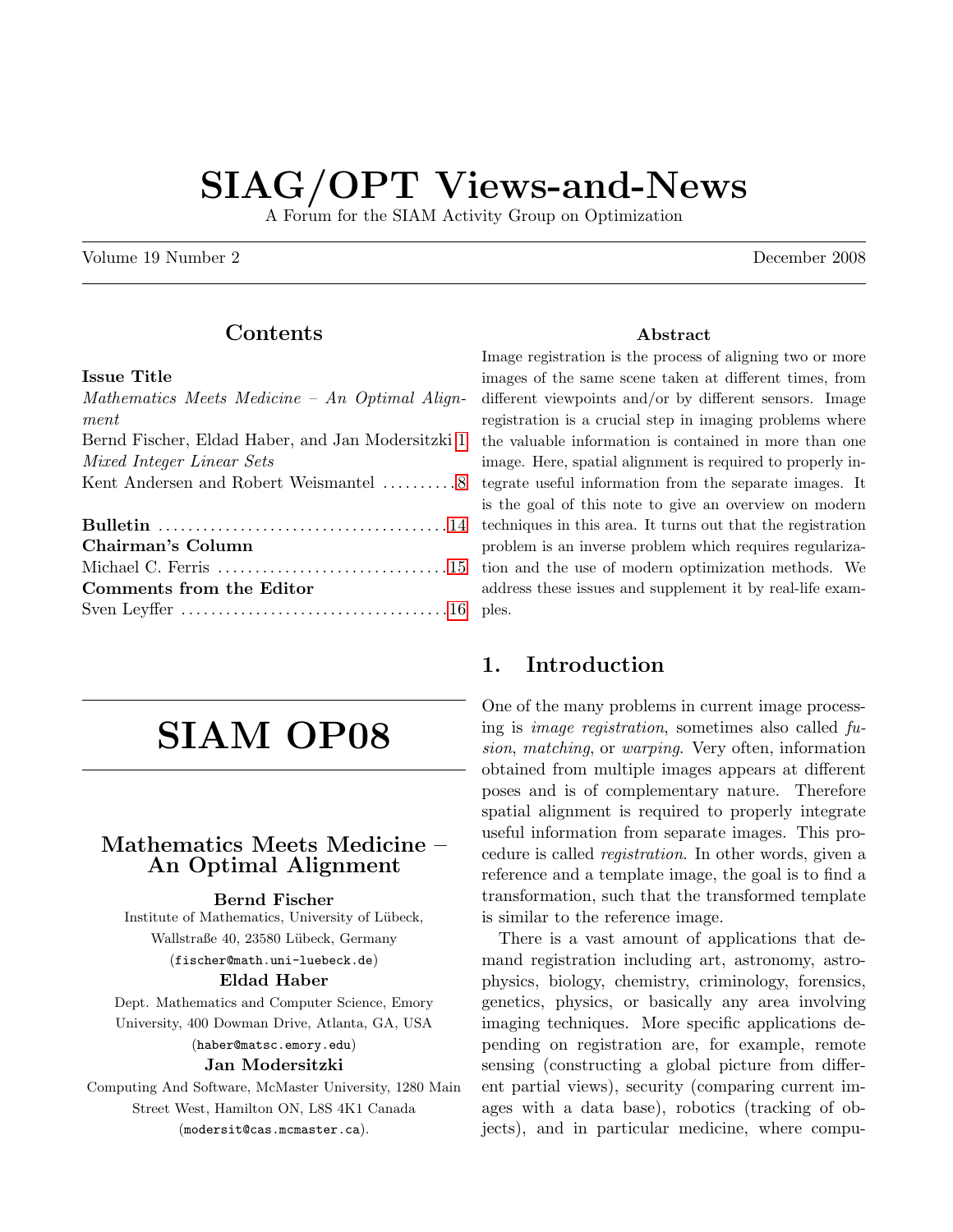tational anatomy, computer aided diagnosis, fusion of different modalities, intervention and treatment planning, monitoring of diseases, motion correction, radiation therapy, or treatment verification demand for registration. Since imaging techniques, like computer tomography (CT), diffusion tensor imaging (DTI), magnetic resonance imaging (MRI), positron emission tomography (PET), single photon emission computer tomography (SPECT), or ultrasound (US) underwent a remarkable, fascinating, and ongoing improvement in the last decade, a tremendous increase in the utilization of the various modalities in medicine takes place.

Medical image registration algorithms usually estimate the transformation by either following a data driven flow or by minimizing a certain cost function. Flow approaches are very similar to approaches in so-called optical flow in computer vision, a technique used to estimate motion in an image sequence like video. In image registration, flow approaches have been studied for example in [\[8,](#page-4-0) [4,](#page-4-1) [40\]](#page-5-0). For a general introduction to image registration see [\[36,](#page-5-1) [30,](#page-5-2) [15,](#page-4-2) [64,](#page-6-0) [48,](#page-6-1) [24,](#page-5-3) [50\]](#page-6-2) or the overview papers [\[1,](#page-4-3) [7,](#page-4-4) [62,](#page-6-3) [46,](#page-5-4) [23,](#page-5-5) [42,](#page-5-6) [20,](#page-5-7) [30,](#page-5-2) [37,](#page-5-8) [59,](#page-6-4) [65,](#page-6-5) [19\]](#page-5-9). For important theory related contributions see, e.g. [\[14,](#page-4-5) [9,](#page-4-6) [38,](#page-5-10) [12\]](#page-4-7).

This paper focuses on an optimization approach. In the sequel, it is assumed that the images  $\mathcal T$  and  $\mathcal R$ are given, smooth, and compactly supported function on a rectangular domain  $\Omega \subset \mathbb{R}^d$ , where d denotes the data dimensionality. Using an appropriate data fitting term  $\mathcal D$  and a regularizer  $\mathcal S$  the registration task might be phrased as an optimization problem for the required transformation  $y: \mathbb{R}^d \to \mathbb{R}^d$ :

<span id="page-1-0"></span>
$$
\mathcal{D}[T[y], \mathcal{R}] + \alpha \mathcal{S}[y] + \beta \mathcal{P}[y] = \min \text{ st. } y \in \mathcal{M}, \tag{1}
$$

where  $\alpha$  is a regularization parameter,  $\mathcal P$  is a penalty or "soft constrained",  $\beta$  a penalty parameter, and M a set of admissible transformations.

Optimization based registration can be classified according to the space that the required deformation belongs: rigid or affine linear registration algorithms depend on only a few parameters, while for example spline based approaches may use a very high dimensional transformations space. Rigid registration methods are in general very limited and not descriptive enough and therefore nonrigid approaches are to be used in most applications.

As it is outlined in the next section, image registration is ill-posed which results in ill-conditioning, instability of solutions, and a highly nonconvex cost function. Regularization is introduced to alleviate these issues and also to incorporate user knowledge into the problem formulation. Therefore, image registration is usually phrased as an optimization problem, where the cost function consists of a similarity measure, a regularization, and additional penalty terms that discourage undesirable transformations or constraints that rule out infeasible solutions.

Two major direction can be distinguished. One direction is based on a fixed Tikhonov-regularization, penalizing against a fixed starting point, for example a pre-registration, while the other direction is based on iterative Tikhonov-regularization where the update is regularized. The second approach generally allows for more flexible transformations and thus is an interesting tool for inter-patient registration. The approach is also related to flow like approaches as it can be viewed as a discretization of a time dependent PDE. The first approach is more restrictive and, with a proper choice of the regularization parameter, can be used to ensure a one-to-one transformation, which is very valuable for some applications.

#### 2. The Forward Problem

A major ingredient is the computation of the transformed image  $\mathcal{T}[y]$ . Since the data is typically given discrete, a first step is interpolation. A common approach is d-linear interpolation. The advantages of d-linear interpolation are a continuous representation, a min/max principle, and short computation time. A drawback is that the resulting objective function is non-differentiable. Higher order spline interpolation is an appropriate alternative, resulting in a smoother, differentiable image model. The drawbacks of spline interpolation are under-/overshooting (Gibb's phenomena), oscillations (introducing local minima in the objective function), and its slightly longer computation time [\[60,](#page-6-6) [61,](#page-6-7) [41,](#page-5-11) [57,](#page-6-8) [25\]](#page-5-12).

In addition, approximation or scale-space ideas can be used for convexification of the objective function. Rather than interpolating the measurements that are usually be corrupted by noise, a smoother approximation is used [\[26,](#page-5-13) [25\]](#page-5-12). Image details are omitted and the danger of being trapped into local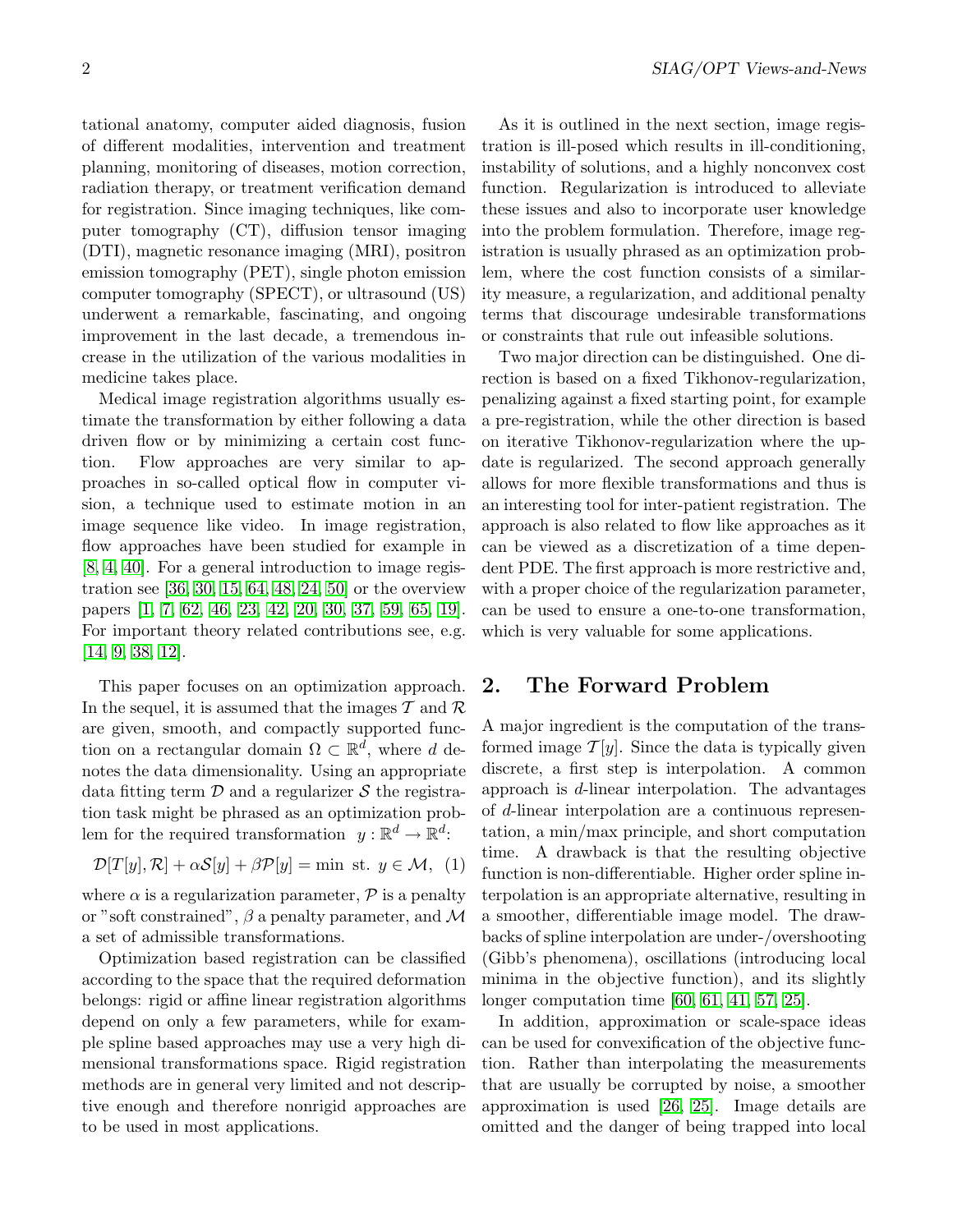minima may be reduced.

Based on the continuous representation, the above so-called Eulerian framework is obtruding,  $\mathcal{T}[y](x) := \mathcal{T}(y(x))$ . An alternative, though less commonly used approach is the so-called Lagrangian map, where basically  $\mathcal{T}^{\text{Lagrange}}[y](x) := \mathcal{T}(y^{-1}(x))$ (in a proper formulation, the inverse transformation is not required). The later approach presents an attractive alternative for some constrained problems since subsets of the domain stay constant during the optimization process and need not to be tracked.

#### 3. Data Fitting

The next step is to quantify image similarity, proximity or distance. Several approaches have been proposed. These measures are based either on image features (like for example markers – tags that are attached to objects before imaging, landmarks – tags deduced after imaging, moments – statistical quantities), substructures (surfaces, level sets, crest lines) or volumetric data. Here, we discuss landmark and  $L_2$ -norm based distance measures.

Landmarks Based Distances For landmark based approaches, it is assumed that a number of points  $r^1, \ldots, r^m \in \mathbb{R}^d$  are specified in the reference image and corresponding points  $t^1, \ldots, t^m$  are located in the template image. A commonly used distance measure then reads

$$
\mathcal{D}^{\text{LM}}[y] = \sum ||y(r^j) - t^j||_{\mathbb{R}^d},\tag{2}
$$

where extensions using different norms are used as well [\[54\]](#page-6-9).

Several approaches are employed to compute the required transformation. The first one is to restrict the search space to a typically low dimensional parametric space  $M$ . Common choices for  $M$  are based on rigid, affine linear, or spline transformations. Here, the transformation is a linear combination of some basis functions  $q_k$ , i.e.  $y(x) = \sum q_k(x)w_k$ , and it is computed by solving a least squares problem for the coefficients:

<span id="page-2-0"></span>minimize 
$$
\mathcal{D}^{\text{LM}}[y]
$$
 subject to  $y \in \mathcal{M}$ . (3)

A second approach is to optimize a certain smoothness  $S$  of the transformation, i.e. minimize  $S[y]$  subject to  $\mathcal{D}^{LM}[y] = 0$ . This more general

concept is discussed further in Section [4..](#page-3-0) Particularly for landmark based registration, a thin-platespline bending energy is used as smoothness measure and the resulting registration is called thin-plate spline registration; see also [\[13,](#page-4-8) [3,](#page-4-9) [43,](#page-5-14) [54\]](#page-6-9). Following representer theory [\[43\]](#page-5-14), it can be shown that the solution to this problem belongs to a certain parameterizable space  $\mathcal{M}$ <sup>TPS</sup>, spanned essentially by translates of a radial basis function related to  $\mathcal S$  (so-called Thin-Plate-Splines). Hence, this approach is a special case of [\(3\)](#page-2-0). Numerical solutions can be obtained by solving a linear system of equations for the coefficients.

In practice, in particular in the presence of noise, the exact location of landmarks is a tricky problem. Therefore, the interpolation condition is sometimes replaced by a weighted approximation condition

minimize 
$$
\mathcal{D}[y] + \theta \mathcal{S}[y]
$$
 subject to  $y \in \mathcal{M}^{TPS}$ .

Setting  $\theta = 0$  returns [\(3\)](#page-2-0) whereas  $\theta \rightarrow \infty$  results in a very smooth transformation which may not fulfill the interpolation constraints; see [\[54,](#page-6-9) [48\]](#page-6-1) for a more detailed discussion.

Advantages of landmark based registrations are that their interpretation is easy and intuitive, solutions can be computed fast and efficiently. However, neither the determination of landmarks nor the identification of proper locations of corresponding landmarks is an easy task and a scheme for a fully automatic detection of landmarks in medical images is still missing.

Volumetric Distances To overcome these drawbacks one is bound to consider the whole images. Probably the most intuitive volumetric distance measure is the so-called sum of square difference  $(SSD)$  (also  $L_2$ -norm of the image difference or energy of image distance),

$$
\mathcal{D}^{\text{SSD}}[y] = ||\mathcal{T}[y] - \mathcal{R}||_{L_2(\Omega)} = \int_{\Omega} (\mathcal{T}[y] - \mathcal{R})^2 dx. (4)
$$

It has been proved to be robust and very effective for images of one modality. It is based on the assumption that there exists a transformation  $y$  with  $\mathcal{T}[y](x) = \mathcal{R}(x)$ , which most often does not hold. For example, fusion of different modalities is a typical registration task which contradicts this assumption. Here, cross-correlation (and variants), normal-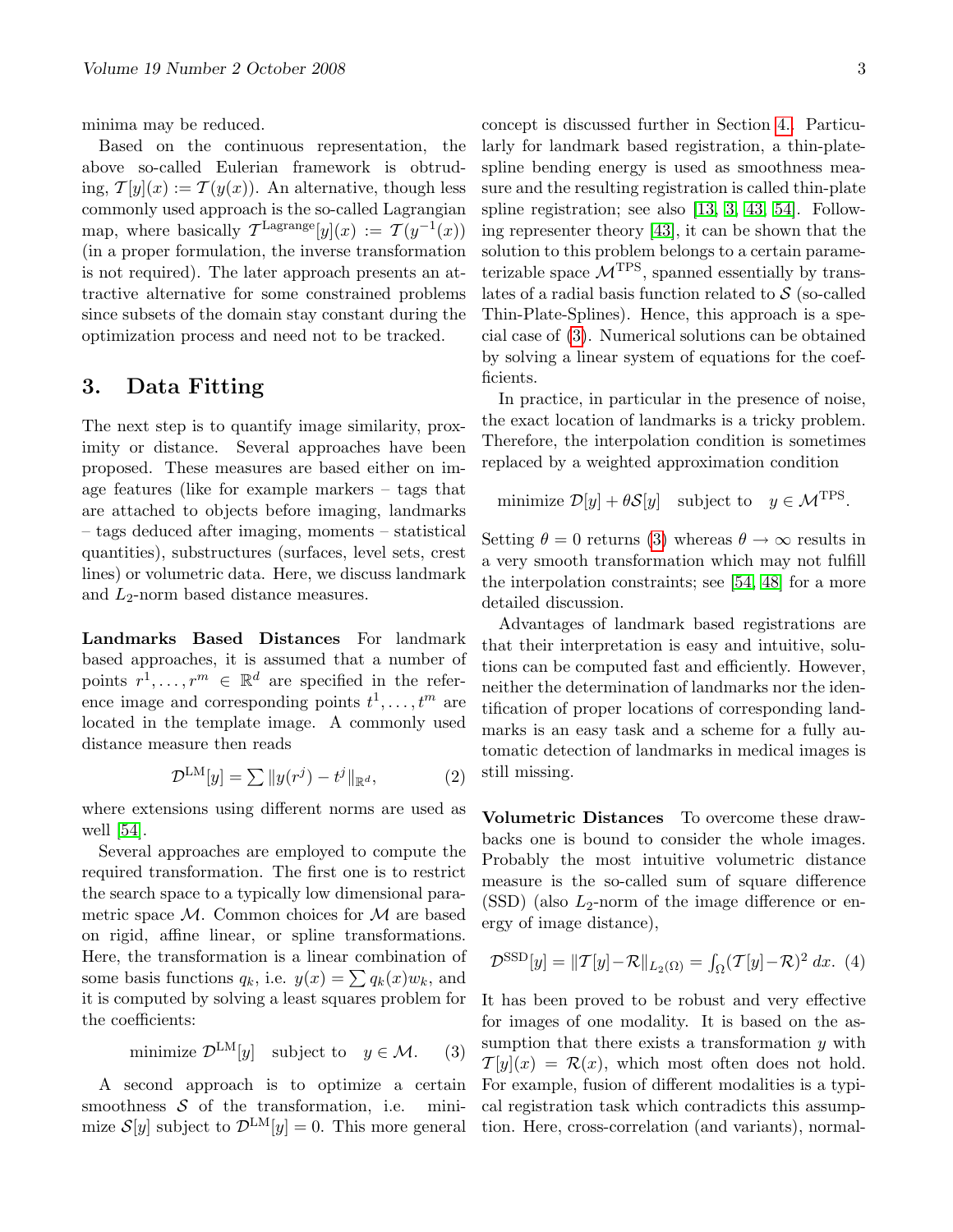#### <span id="page-3-0"></span>4. Regularization

Image registration is inherently ill-posed. For every spatial location  $x$ , one asks for a vector valued transformation  $y(x)$ , but in general only scalar information is provided. Regularization is thus important and inevitable. It should be mentioned that the focus of regularization in image registration is on the existence rather than on the uniqueness of the underlying optimization problem [\(1\)](#page-1-0). Regularization is achieved by selecting an admissible set  $\mathcal M$  and/or by choosing an application dependent Sobolev seminorm (bi-linear form),

$$
S[y] = ||\mathcal{B}[y]||_{L_2(\Omega)^q}^2 = \int_{\Omega} \langle \mathcal{B}[y], \mathcal{B}[y] \rangle dx, \qquad (5)
$$

where in particular the following choices are common (omitting some parameters)

$$
\mathcal{B}^{\text{diff}}[y] = (\nabla y^1, \dots, \nabla y^d) \text{ (diffusion)},
$$
  

$$
\mathcal{B}^{\text{elas}}[y] = (\nabla y^1, \dots, \nabla y^d, \nabla \cdot y) \text{ (elastic)}, \text{ (6)}
$$
  

$$
\mathcal{B}^{\text{curv}}[y] = (\Delta y^1, \dots, \Delta y^d) \text{ (curvature)};
$$

see [\[6,](#page-4-11) [16,](#page-4-12) [18,](#page-4-13) [48,](#page-6-1) [31\]](#page-5-17). Unlike other ill-posed problems, the particular regularizer and in particular the choice of boundary conditions can affect the solution considerably. As pointed out for the above example, the influence becomes less prominent, if the images have more structure.

Another important issue is the choice of the regularization parameter. Typically, this parameter is hand-tuned. For an automatic choice of the regularization parameter, a continuation method has been suggested in [\[27\]](#page-5-18).

### 5. Soft Constraints and Penalties

Another step towards a more reliable outcome of the registration is to add a penalty  $\mathcal P$  penalizing unwanted solutions. In contrast to a regularizer, which is needed to guarantee solutions of the registration problem, the penalty is an add-on which may serve as an instrument for incorporating user knowledge. Examples for penalty terms include the deviation from user supplied landmarks [\[39\]](#page-5-19), volume preservation  $[53]$  or local rigidity  $[44, 45, 56, 49]$  $[44, 45, 56, 49]$  $[44, 45, 56, 49]$  $[44, 45, 56, 49]$ .

#### 6. Constraints

In contrast to the penalty approach, where unwanted solutions are penalized, hard constraints are used to rule out these transformations. The feasible set is either described explicitly or in terms of constraints  $\mathcal{C}$ . Explicit descriptions are, for example, parameterized transformations like rigid, affine linear, or diffeomorphic spline transformations [\[47,](#page-6-15) [2,](#page-4-14) [55\]](#page-6-16). Implicit constraints range from equality constraints  $\mathcal{C}[y] = 0$ like landmarks constraints [\[17\]](#page-4-15) and space segregation [\[28\]](#page-5-22) (low dimensional, linear), or local rigidity (high dimensional, almost linear), volume preservation [\[25\]](#page-5-12) (high dimensional, non-linear) to inequality constraints. The displayed equality constraints match the penalty terms of the previous section. However, instead of penalizing unwanted solutions, the constraints completely rule them out. Moreover, by using hard constraints one gets rid of the additional penalty parameter.

### 7. Optimization

The backbone of the solution schemes are numerical optimization techniques, see, e.g., [\[21,](#page-5-23) [22,](#page-5-24) [11,](#page-4-16) [51\]](#page-6-17).

In the literature one may find essentially three different optimization approaches within a registration procedure. The first one is based on practitioners heuristics. The second class of approaches aims for the necessary condition for a minimizer of the objective function in [\(1\)](#page-1-0), which turns out to be a nonlinear system of partial differential equations. Subsequently, the partial differential equation, equipped with appropriate boundary conditions, is solved by some sort of discretization technique; see also [\[8,](#page-4-0) [4,](#page-4-1) [5,](#page-4-17) [58,](#page-6-18) [16,](#page-4-12) [17,](#page-4-15) [34,](#page-5-25) [48,](#page-6-1) [31\]](#page-5-17). The third class interchanges the role of optimization and discretization. It is based on a sequence of nested discretizations of [\(1\)](#page-1-0) [\[27\]](#page-5-18). Each discretization leads to a finite dimensional optimization problem. Starting with a coarse discretization, a minimizer is computed which then serves as a starting point for the optimization problem associated with the finer discretization. If the coarse grid solution is a good starting guess, the optimization on the finer discretization is more like a correction step and is expected to be performed with low computational costs. To arrive at a fast converging scheme, care has to be taken dur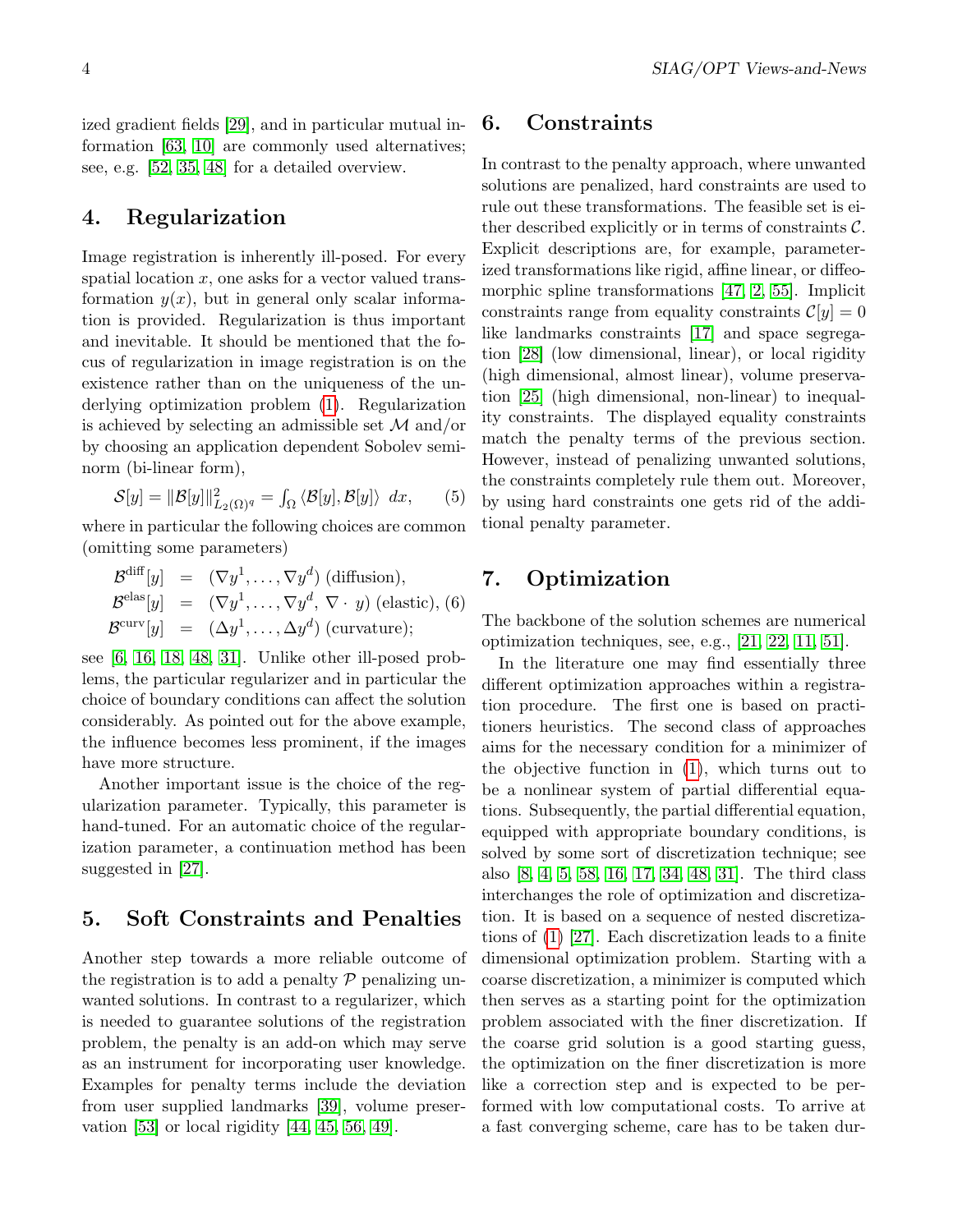ing modeling. If the objective function is sufficiently smooth, Newton-type optimization techniques can be applied. A major advantage, as compared to the PDE-based approaches, is that sound globalization techniques and stopping criteria are available. Focussing on optimization aspects rather than smoothing and grid transfer operations constitutes a difference to similar multigrid type techniques; see, e.g., [\[32,](#page-5-26) [33\]](#page-5-27).

No matter which strategy is employed, there is always the danger of being trapped by an unwanted minima. To reduce this problem, four main ideas are used. These ideas may be seen as convexification of the overall optimization problem. The first is to start with a pre-registration that generates an acceptable starting guess in a neighborhood of a minimizer. The second step is to add a regularization  $\mathcal S$ and/or penalties  $P$ , penalizing unwanted solutions. The third idea is to solve the problem in a multilayered fashion, i.e. on a sequence of discretizations ranging from coarse to fine, where on a coarse level only main characteristics of the underlying images are visible and are resolved and where subsequently on finer levels more and more characteristics are added and resolved. Here, the point is to use a multiresolution of the images. The fourth concept is along the same lines, details are suppressed for the startup phase and then are gradually added. This way one arrives at a multi-scale technique which of course can be mixed with the multi-resolution approach.

#### REFERENCES

- <span id="page-4-3"></span>[1] RUZENA BAJCSY AND STANE KOVAČIČ, Multiresolution elastic matching, Computer Vision, Graphics and Image Processing, 46 (1989), pp. 1–21.
- <span id="page-4-14"></span>[2] FAISAL BEG, MICHAEL MILLER, ALAIN TROUVÉ, AND LAURENT YOUNES, Computing large deformation metric mappings via geodesic flows of diffeomorphisms, IJCV, 61 (2005), pp. 139–157.
- <span id="page-4-9"></span>[3] FRED L. BOOKSTEIN, *Principal warps: Thin-plate* splines and the decomposition of deformations, IEEE Transactions on Pattern Analysis and Machine Intelligence, 11 (1989), pp. 567–585.
- <span id="page-4-1"></span>[4] MORTEN BRO-NIELSEN, Medical Image Registration and Surgery Simulation, PhD thesis, IMM, Technical University of Denmark, 1996.
- <span id="page-4-17"></span>[5] Morten Bro-Nielsen and Claus Gramkow, Fast fluid registration of medical images, Lecture Notes in Computer Science, 1131 (1996), pp. 267–276.
- <span id="page-4-11"></span>[6] CHAIM BROIT, Optimal Registration of Deformed Images, PhD thesis, Computer and Information Science, University of Pensylvania, 1981.
- <span id="page-4-4"></span>[7] LISA GOTTESFELD BROWN, A survey of image registration techniques, ACM Computing Surveys, 24 (1992), pp. 325–376.
- <span id="page-4-0"></span>[8] Gary Edward Christensen, Deformable Shape Models for Anatomy, PhD thesis, Sever Institute of Technology, Washington University, 1994.
- <span id="page-4-6"></span>[9] U. Clarenz, M. Droske, and M. Rumpf, Towards fast non–rigid registration, in Inverse Problems, Image Analysis and Medical Imaging, AMS Special Session Interaction of Inverse Problems and Image Analysis, vol. 313, AMS, 2002, pp. 67–84.
- <span id="page-4-10"></span>[10] A. Collignon, A. Vandermeulen, P. Suetens, and G. MARCHAL, 3d multi-modality medical image reqistration based on information theory, Kluwer Academic Publishers: Computational Imaging and Vision, 3 (1995), pp. 263–274.
- <span id="page-4-16"></span>[11] J. E. Dennis and R. B. Schnabel, Numerical Methds for Unconstrained Optimization and Nonlinear Equations, Classics In Applied Mathematics, SIAM, Philadelphia, PA, 1996.
- <span id="page-4-7"></span>[12] M. Droske and M. Rumpf, A variational approach to non-rigid morphological registration, SIAM Appl. Math., 64 (2004), pp. 668–687.
- <span id="page-4-8"></span>[13] J. DUCHON, *Interpolation des fonctions de deux vari*ables suivant le principle de la flexion des plaques minces, RAIRO Analyse Numérique, 10 (1976), pp. 5–12.
- <span id="page-4-5"></span>[14] P. DUPUIS, U. GRENANDER, AND M. I. MILLER, Variational problems on flows of diffeomorphisms for image matching, Quarterly of Applied Mathematics, 56 (1998), pp. 587–600.
- <span id="page-4-2"></span>[15] Olivier Faugeras, Gilles Aubert, and Pierre Ko-RNPROBST, Mathematical Problems in Image Processing, Springer, New York, 2002.
- <span id="page-4-12"></span>[16] B. FISCHER AND J. MODERSITZKI, Fast diffusion registration, AMS Contemporary Mathematics, Inverse Problems, Image Analysis, and Medical Imaging, 313 (2002), pp. 117–129.
- <span id="page-4-15"></span>[17]  $\frac{1}{2}$ , Combining landmark and intensity driven registrations, PAMM, 3 (2003), pp. 32–35.
- <span id="page-4-13"></span>[18]  $\frac{1}{8}$ , *Curvature based image registration*, J. of Mathematical Imaging and Vision, 18 (2003), pp. 81–85.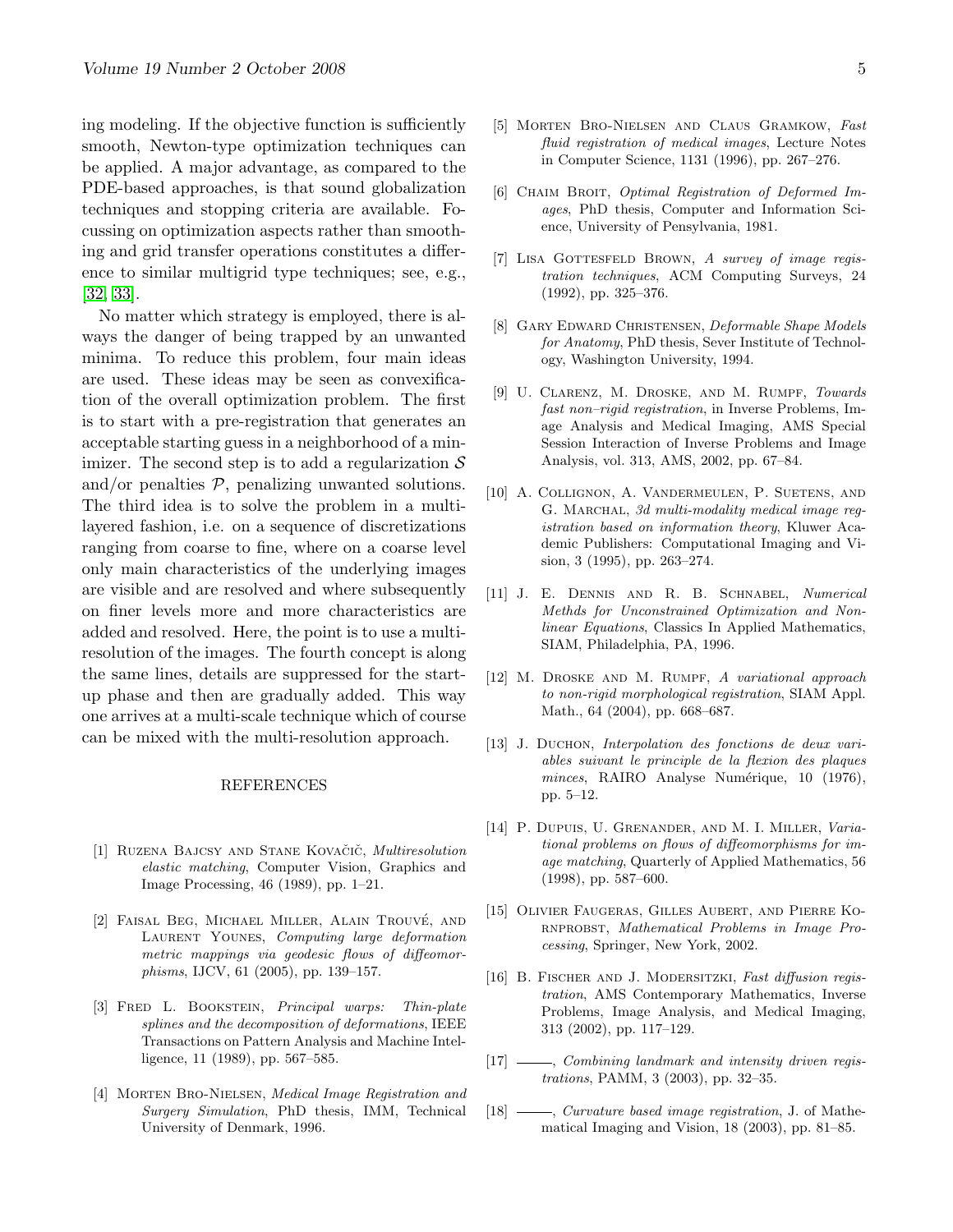- <span id="page-5-9"></span> $[19] \longrightarrow$ , Ill-posed medicine – an introduction to image req*istration*, Inverse Problems, 24  $(2008)$ , pp. 1–19– 2023. 034008.
- <span id="page-5-7"></span>[20] J. M. FITZPATRICK, D. L. G. HILL, AND C. R. JR. MAURER, *Image registration*, in Handbook of Medical Imaging, Volume 2: Medical Image Processing and Analysis, M. Sonka and J. M. Fitzpatrick, eds., SPIE, 2000, pp. 447–513.
- <span id="page-5-23"></span>[21] ROGER FLETCHER, Conjugate gradient methods for indefinite systems, in Numerical Analysis–Dundee 1975, G.A. Watson, ed., Heidelberg, 1976, Springer, pp. 73–89. Lecture Notes in Mathematics, volume 506.
- <span id="page-5-24"></span>[22] P.E. Gill, W. Murray, and M.H. Wright, Practical optimization, Academic Press, London, 1981.
- <span id="page-5-5"></span>[23] CHRIS GLASBEY, A review of image warping methods, Journal of Applied Statistics, 25 (1998), pp. 155– 171.
- <span id="page-5-3"></span>[24] A. ARDESHIR GOSHTASBY, 2-D and 3-D Image Registration, Wiley Press, New York, 2005.
- <span id="page-5-12"></span>[25] E. HABER AND J. MODERSITZKI, Numerical methods for volume preserving image registration, Inverse Problems, Institute of Physics Publishing, 20 (2004), pp. 1621–1638.
- <span id="page-5-13"></span> $[26]$   $\longrightarrow$ , A scale space method for volume preserving image registration, in Proceedings of the 5th International Conference on Scale Space and PDE Methods in Computer Vision, 2005, pp. 1–8.
- <span id="page-5-18"></span>[27]  $\frac{1}{27}$ , A multilevel method for image registration, SIAM J. Sci. Comput., 27 (2006), pp. 1594–1607.
- <span id="page-5-22"></span> $[28]$  - COFIR: coarse and fine image registration, in Real-Time PDE-Constrained Optimization, LT Biegler, O Ghattas, M Heinkenschloss, D Keyes, and B van Bloemen Waanders, eds., SIAM, Philadelphia, 2007, pp. 37–49.
- <span id="page-5-15"></span>[29]  $\frac{1}{29}$ , Intensity gradient based registration and fusion of multi-modal images, Methods of Information in Medicine, Schattauer Verlag, Stuttgart, 46 (2007), pp. 292–299.
- <span id="page-5-2"></span>[30] J HAJNAL, D HAWKES, AND D HILL, Medical Image Registration, CRC Press, 2001.
- <span id="page-5-17"></span>[31] STEFAN HENN, A multigrid method for a fourth-order diffusion equation with application to image processing, SIAM J. Sci. Comput., 27 (2006), p. 3.
- <span id="page-5-26"></span>[32] STEFAN HENN AND KRISTIAN WITSCH, A multigrid approach for minimizing a nonlinear functional for digital image matching, Computing, 64 (2000), pp. 339– 348.
- <span id="page-5-27"></span>[33]  $\frac{1}{2}$ , Iterative multigrid regularization techniques for image matching, SIAM J. on Scientific Comp., 23 (2001), pp. 1077–1093.
- <span id="page-5-25"></span>[34]  $\frac{1}{2}$ , Multi-modal image registration using a variational approach, SIAM J. Sci. Comput., 25 (2003), pp. 1429–1447.
- <span id="page-5-16"></span>[35] G. HERMOSILLO, Variational methods for multimodal image matching, PhD thesis, Université de Nice, France, 2002.
- <span id="page-5-1"></span>[36] Ralph Highnam and Michael Brady, Mammographic Image Analysis, Kluwer Series on Medical Image Understanding, Kluwer Academic Publishers, New York, 1999.
- <span id="page-5-8"></span>[37] D. L. G. Hill, P. G. Batchelor, M. Holden, and D. J. Hawkes, Medical image registration, Physics in Medicine and Biology, 46 (2001), pp. R1–R45.
- <span id="page-5-10"></span>[38] Walter Hinterberger, Otmar Scherzer, CHRISTOPH SCHNÖRR, AND JOACHIM WEICK-ERT, Analysis of optical flow models in the framework of calculus of variations, Num. Funct. Anal. Opt., 23 (2002), pp. 69–82.
- <span id="page-5-19"></span>[39] Hans J. Johnson and Gary Edward Christensen, Consistent landmark and intensity-based image registration, IEEE Transactions on Medical Imaging, 21 (2002), pp. 450–461.
- <span id="page-5-0"></span>[40] S. L. KEELING AND W. RING, Medical image registration and interpolation by optical flow with maximal rigidity, J. of Mathematical Imaging and Vision, 23 (2005), pp. 47–65.
- <span id="page-5-11"></span>[41] Jan Kybic and Michael Unser, Multidimensional elastic registration of images using splines, in ICIP in Vancouver, 10.–13.09.2000, vol. II, 2000, pp. 455– 458.
- <span id="page-5-6"></span>[42] HAVA LESTER AND SIMON R. ARRIDGE, A survey of hierarchical non-linear medical image registration, Pattern Recognition, 32 (1999), pp. 129–149.
- <span id="page-5-14"></span>[43] W. A. LIGHT, Variational methods for interpolation, particularly by radial basis functions, in Numerical Analysis 1995, DF Griffiths and GA Watson, eds., London, 1996, Longmans, pp. 94–106.
- <span id="page-5-20"></span>[44] JA LITTLE, DLG HILL, AND DJ HAWKES, Deformations incorporating rigid structures, Computer Vision and Image Understanding, 66 (1997), pp. 223–232.
- <span id="page-5-21"></span>[45] D LOECKX, F MAES, D VANDERMEULEN, AND P SUETENS, Nonrigid image registration using freeform deformations with a local rigidity constraint, in MICCAI, volume 3216 of LNCS,, 2004, pp. 639–646.
- <span id="page-5-4"></span>[46] J. B. Antoine Maintz and Max A. Viergever, A survey of medical image registration, Medical Image Analysis, 2 (1998), pp. 1–36.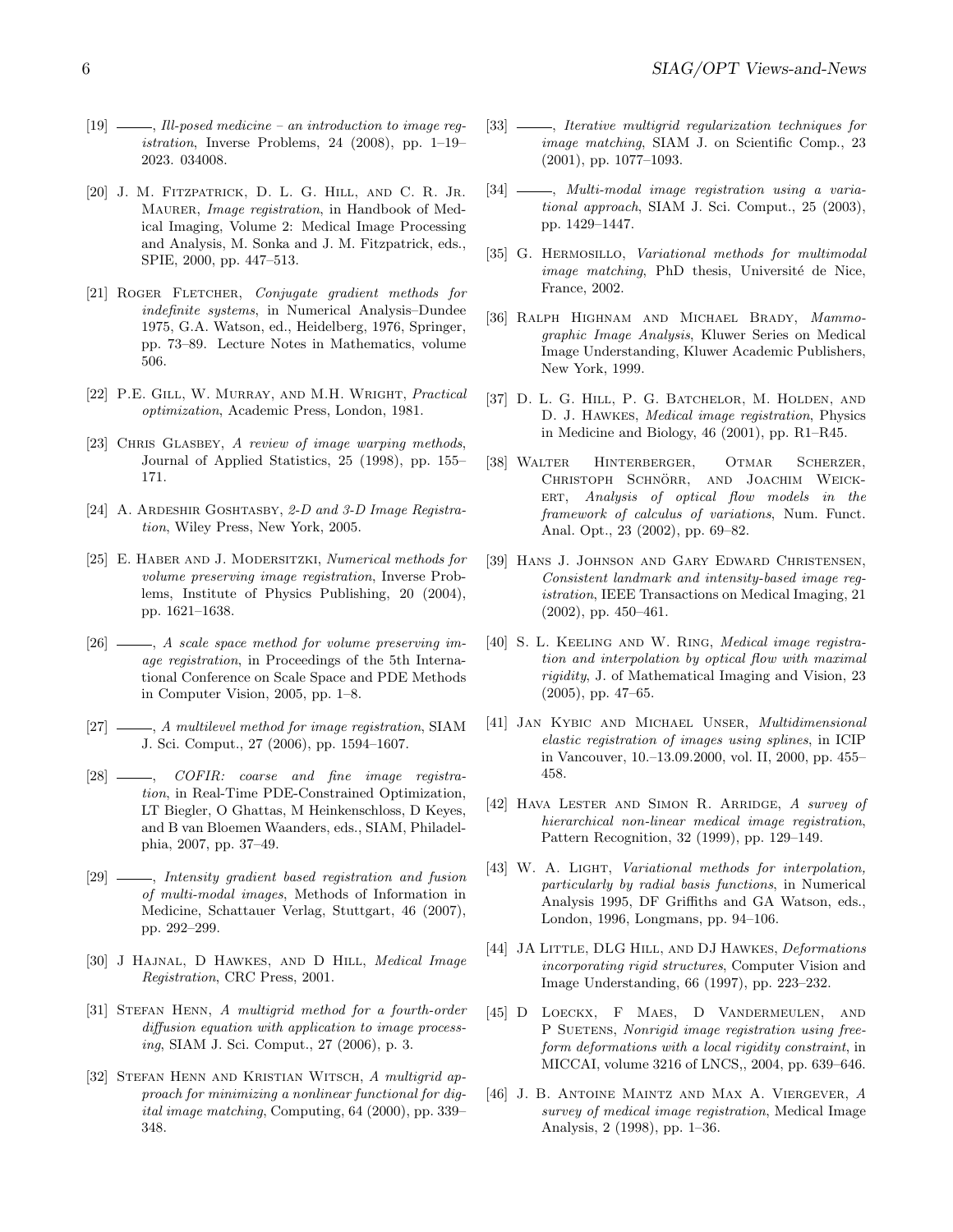- <span id="page-6-15"></span>[47] MICHAEL MILLER, ALAIN TROUVÉ, AND LAURENT YOUNES, On the metrics and euler-lagrange equations of computational anatomy, Annual Review of biomedical Engineering, 4 (2002), pp. 375–405.
- <span id="page-6-1"></span>[48] J. MODERSITZKI, Numerical Methods for Image Registration, Oxford University Press, 2004.
- <span id="page-6-14"></span> $[49]$   $\longrightarrow$ , FLIRT with rigidity – image registration with a local non-rigidity penalty, IJCV, (2008), pp. 153–163. 10.1007/s11263-007-0079-3.
- <span id="page-6-2"></span>[50] J. MODERSITZKI AND S. WIRTZ, Registration of histological serial sectionings, in Mathematical Models for Registration and Applications to Medical Imaging. Mathematics in Industry, Otmar Scherzer, ed., New York, 2006, Springer.
- <span id="page-6-17"></span>[51] J. NOCEDAL AND S. J. WRIGHT, Numerical optimization, Springer, New York, 1999.
- <span id="page-6-11"></span>[52] A. ROCHE, Recalage d'images médicales par inférence statistique, PhD thesis, Université de Nice, Sophia-Antipolis, France, 2001.
- <span id="page-6-12"></span>[53] Torsten Rohlfing, Calvin R. Maurer, Jr., David A. Bluemke, and Michael A. Jacobs, Volume-preserving nonrigid registration of MR breast images using free-form deformation with an incompressibility constraint, IEEE Transactions on Medical Imaging, 22 (2003), pp. 730–741.
- <span id="page-6-9"></span>[54] KARL ROHR, *Landmark-based Image Analysis*, Computational Imaging and Vision, Kluwer Academic Publishers, Dordrecht, 2001.
- <span id="page-6-16"></span>[55] Daniel Rueckert, Paul Aljabar, R. A. Heckemann, JV Hajnal, and A. Hammers, Diffeomorphic Registration using B-Splines, in 9th International Conference on Medical Image Computing and Computer-Assisted Intervention (MICCAI 2006), October 2006.
- <span id="page-6-13"></span>[56] M. Staring, S. Klein, and J.P.W. Pluim, Nonrigid registration using a rigidity constraint, in Proceedings of the SPIE 2006, Medical Imaging, 2006, JM Reihnardt and JPW Pluim, eds., no. 13, SPIE-6144, 2006, pp. 1–10.
- <span id="page-6-8"></span>[57] PHILIPPE THÉVENAZ, THIERRY BLU, AND MICHAEL Unser, Image interpolation and resampling, in Handbook of Medical Imaging, Processing and Analysis, I.N. Bankman, ed., Academic Press, San Diego CA, USA, 2000, pp. 393–420.
- <span id="page-6-18"></span>[58] Jean-Philippe Thirion, Image matching as a diffusion process: an analogy with Maxwell's demons, Medical Image Analysis, 2 (1998), pp. 243–260.
- <span id="page-6-4"></span>[59] Arthur Toga and Paul Thompson, The role of image registration in brain mapping, Image. Vis. Comp., 19 (2001), pp. 3–24.
- <span id="page-6-6"></span>[60] Michael Unser, Akram Aldroubi, and Murray EDEN, B-spline signal processing: Part  $I$  – Theory, IEEE Transactions on Signal Processing, 41 (1993), pp. 834–846.
- <span id="page-6-7"></span>[61]  $\_\_\_\_\_\$  B-spline signal processing: Part II – Efficient design and applications, IEEE Transactions on Signal Processing, 41 (1993), pp. 821–832.
- <span id="page-6-3"></span>[62] P. A. van den Elsen, E.-J. D. Pol, and M. A. VIERGEVER, Medical image matching - a review with classification, IEEE Engineering in Medicine and Biology, 12 (1993), pp. 26–38.
- <span id="page-6-10"></span>[63] PAUL A. VIOLA, Alignment by Maximization of Mutual Information, PhD thesis, Massachusetts Institute of Technology, 1995.
- <span id="page-6-0"></span>[64] TERRY S. YOO, Insight into Images: Principles and Practice for Segmentation, Registration, and Image Analysis, AK Peters Ltd, 2004.
- <span id="page-6-5"></span>[65] BARBARA ZITOVÁ AND JAN FLUSSER, *Image registration* methods: a survey, Image and Vision Computing, 21 (2003), pp. 977–1000.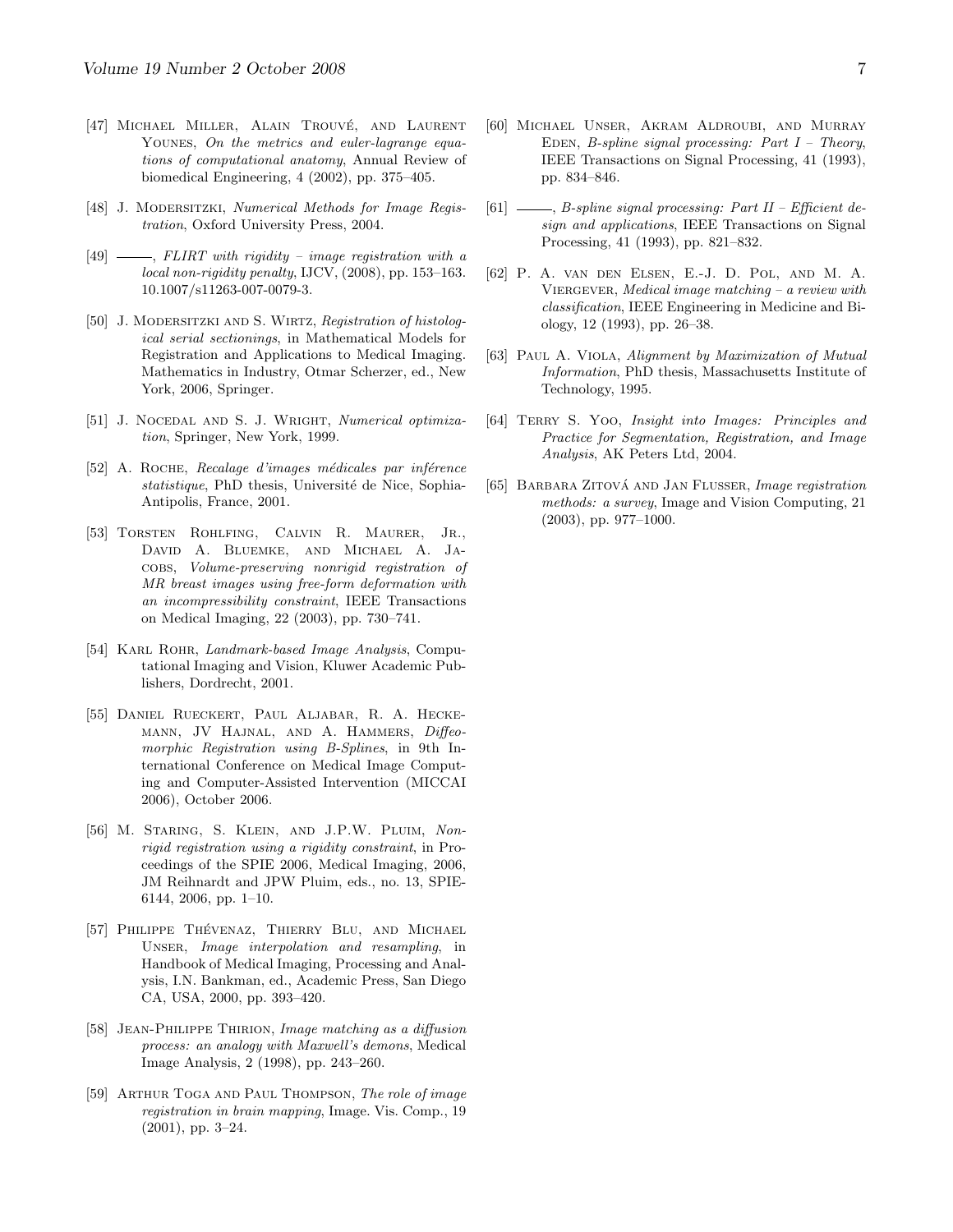#### <span id="page-7-0"></span>Mixed Integer Linear Sets

Kent Andersen

Department of Mathematical Sciences, University of Copenhagen, Denmark (kha@math.ku.dk)

Robert Weismantel

Faculty of Mathematics, Otto-von-Guericke-Universität Magdeburg, Universitätsplatz 2, 39106 Magdeburg, Germany (weismantel@imo.math.uni-magdeburg.de)

#### 1. Introduction

From a practical perspective, mixed integer optimization represents a very powerful modeling paradigm. Its modeling power, however, comes with a price. The presence of both integer and continuous variables results in a significant increase in complexity with respect to geometric, algebraic, combinatorial and algorithmic properties. Specifically, the theory of cutting planes for mixed integer linear optimization is not yet at a similar level of development as in the pure integer case. The goal of this survey is to examine a new geometric approach based on lattice point free polyhedra and use it to develop a cutting plane theory for mixed integer sets. We expect that these novel developments will naturally extend the theory that has been developed for the pure integer case and shed some light on the additional complexity that goes along with mixing discrete and continuous variables. The point of departure for studying mixed integer linear sets is the fact that for a polyhedron  $P \subseteq \mathbb{R}^{n+d}$  with feasible mixed integer set  $Q = P \cap (Z^n \times \mathbb{R}^d)$ , the set conv $(Q)$  is a polyhedron. Hence,

$$
c^* = \max \{c^T x + g^T y \mid (x, y) \in Q\}
$$

$$
= \max \{c^T x + g^T y \mid (x, y) \in \text{conv}(Q)\}.
$$

The following questions emerge:

- (1) Which geometric tools are needed in order to understand  $\text{conv}(Q)$ ?
- (2) Which algebraic tools are needed to generate cutting planes?
- (3) Can (1) and (2) be turned into a finite algorithm for computing  $c^*$ ?



Figure 1: An illustration of the feasible region of Example [1.](#page-7-1)

Whereas in the pure integer case geometric principles such as the rounding off hyperplanes [\[10\]](#page-12-0) and the liftand-project approach [\[5\]](#page-12-1) lead to finite cutting plane procedures [\[12\]](#page-12-2), these questions remain challenging in the presence of both discrete and continuous variables. Indeed, already for a mixed integer program in two integer and one continuous variable, it requires major efforts to design a finite cutting plane algorithm.

<span id="page-7-1"></span>**Example 1** [\[11\]](#page-12-3) For the mixed integer program in variables  $x_1, x_2 \in \mathbb{Z}_+$  and  $y \in \mathbb{R}_+$ ,

| max     | $+ y$             |
|---------|-------------------|
| $-x_1$  | $+y\leq 0$        |
|         | $-x_2 + y \leq 0$ |
| $+ x_1$ | $+x_2 + y \leq 2$ |

the optimal LP relaxation is attained at the point  $\left(\frac{2}{3}\right)$  $\frac{2}{3}, \frac{2}{3}$  $\frac{2}{3}, \frac{2}{3}$  $\frac{2}{3}$ ). The inequality  $y \leq 0$  is valid, because the triangle  $x_1 \geq y$ ,  $x_2 \geq y$ ,  $x_1 + x_2 \leq 2 - y$  contains an integer point if and only if  $y = 0$ . This inequality, however, cannot be derived using a finite number of rounds of rounding hyperplanes.

# 2. Mixed Integer Rounding and Beyond

Major developments with regard to a cutting plane theory for mixed integer linear optimization problems are based on the following principles that we briefly outline below. For an introduction to the theory of linear integer and mixed integer optimization we refer to [\[7\]](#page-12-4), [\[23\]](#page-13-1), and [\[24\]](#page-13-2).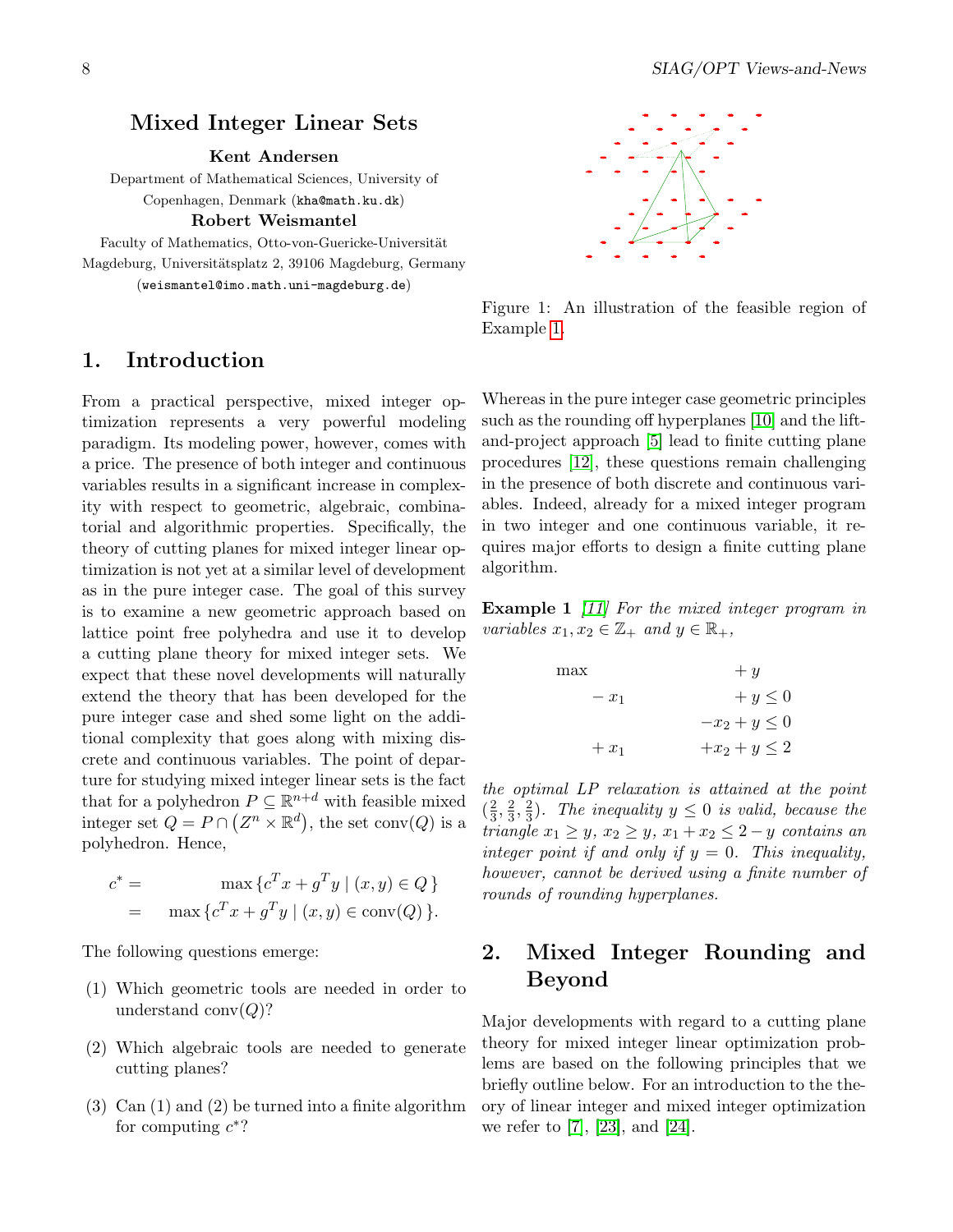

Figure 2: An illustration of fractional rounding.

#### Mixed integer rounding

This line of research began with the developments of Ralph Gomory [\[14\]](#page-12-5). The material is well summarized in [\[23\]](#page-13-1). Gomory's integer and mixed integer cut can be derived from the simplex tableau associated with a given vertex of the continuous relaxation of a given mixed integer program. Whereas the derivation in the pure integer case is elementary as it is only based on rounding up and down fractional coefficients, its mixed integer counterpart is much more involved. This follows from the fact that the fractionalities of the coefficients associated with the continuous variables must be taken into consideration. Interestingly, Gomory's fractional cut is a special case of a so-called mixed integer rounding cut introduced by Nemhauser and Wolsey [\[23\]](#page-13-1). The mixed integer rounding cut in its basic form is the only non-trivial inequality that is required to describe the convex hull of the two dimensional mixed integer set

$$
\{(x,y)\in\mathbb{Z}\times\mathbb{R}_+ \mid x+y\geq b\}\,,
$$

where  $b \in \mathbb{Q}$  as illustrated below. In formula, the cut reads

$$
x + \frac{1}{1 - f(b)}y \ge \lceil b \rceil,
$$

where  $f(b)$  denotes the fractional part of  $b \in \mathbb{Q}$ . The principle of mixed integer rounding can be naturally applied to general models by aggregating variables. Following this scheme one may derive the so-called Gomory-fractional cut, see [\[23\]](#page-13-1) for further details.

In certain cases mixed integer rounding cuts can be manipulated further and combined to generate additional cutting planes. This scheme is known as  $mixing$  and was introduced by Pochet and Günlük  $|18|$ .

#### Modular Arithmetic and Superadditive Functions

Rounding and mixed integer rounding can be viewed as evaluating a special superadditive function that is applied to the constraint matrix associated with a mixed integer program. In a similar vein, cyclic group relaxations of a mixed integer program such as the corner polyhedron can be described by superadditive functions. This line of research has been initiated by Gomory [\[13\]](#page-12-7) and further extended and refined by Ellis Johnson [\[17\]](#page-12-8) [\[16\]](#page-12-9). Our survey is not further linked to this kind of approach. We refer the interested reader to volume 96 of Mathematical Programming B, 2003 for recent survey papers on the subject.

#### Cuts From Several Tableau Rows

In [\[3\]](#page-12-10) the geometry of the integer points in a translate of a cone rooted at a rational point has been investigated. This investigation led to some unexpected links between lattice point free bodies and the derivation of inequalities for a mixed integer set described by two rows of a simplex tableau. From the theory of linear programming it follows that a vertex  $x^*$  of the LP corresponds to a basic feasible solution of a simplex tableau associated with subsets B and N of basic and nonbasic variables

$$
x_i + \sum_{j \in N} \bar{a}_{i,j} x_j = \bar{b}_i \text{ for } i \in B.
$$

Any row associated with an index  $i \in B$  such that the corresponding variable  $x_i$  is required to be integer and  $\bar{b}_i \notin \mathbb{Z}$  gives rise to a relaxation

$$
X(i) := \left\{ x \in \mathbb{R}_+^{|N|} \mid \ \overline{b}_i - \sum_{j \in N} \overline{a}_{i,j} x_j \in \mathbb{Z} \right\}
$$

that can be used to generate inequalities that are violated by x ∗ . Indeed, Gomory's mixed integer cuts [\[14\]](#page-12-5) and mixed integer rounding cuts are derived from such a basic set  $X(i)$  using additional information about integrality of some of the variables. Let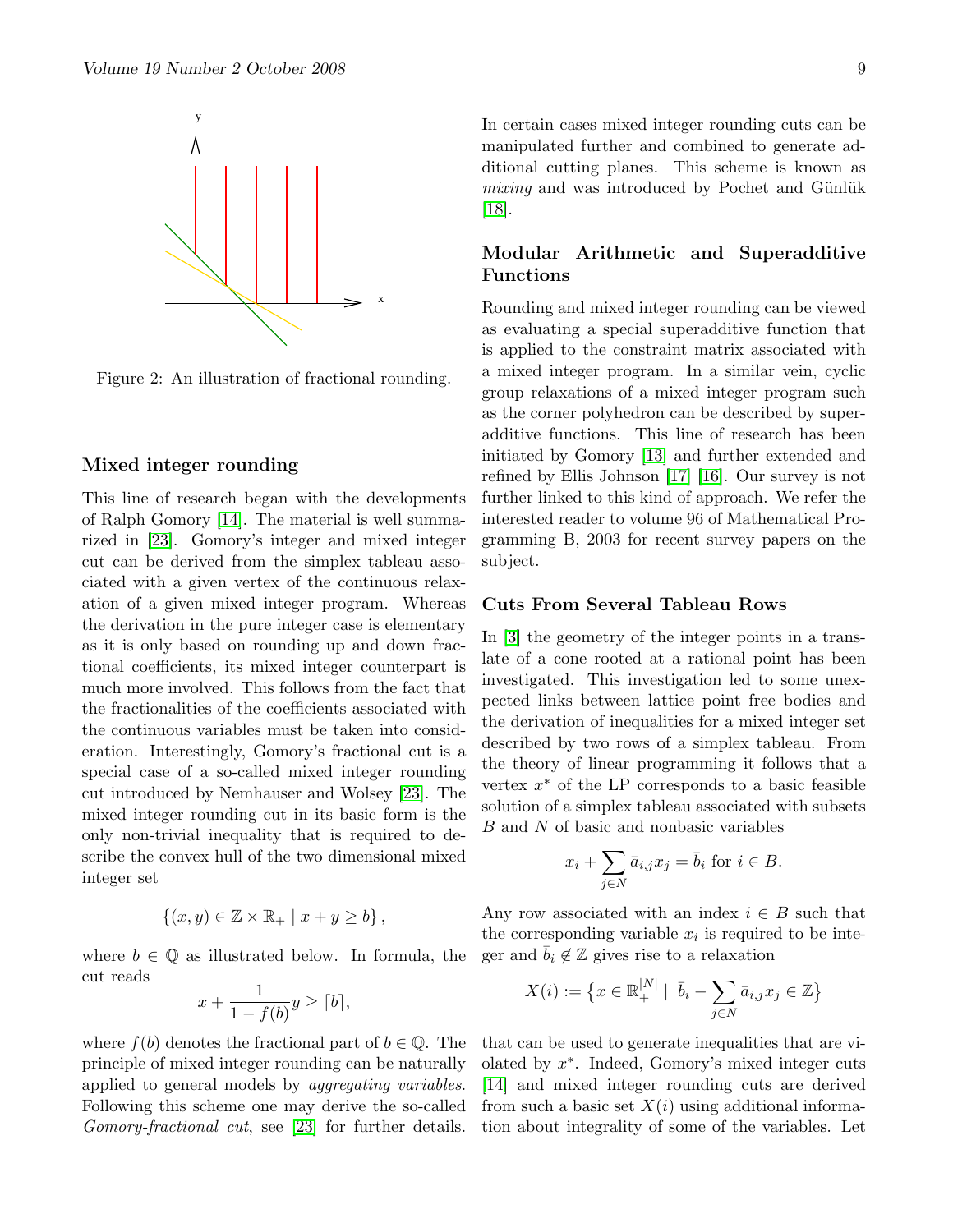us next consider an index set  $\tilde{I} \subseteq B \cap I$  of cardinality greater than or equal to two. With this index set of basic variables one associates the mixed integer set  $X(\tilde{I})$  defined as all the nonnegative points in  $\mathbb{R}^{|N|}$ that satisfy

$$
\bar{b}_i - \sum_{j \in N} \bar{a}_{i,j} x_j \in \mathbb{Z} \text{ for } i \in \tilde{I}.
$$

This set defines geometrically a translate of a polyhedral cone rooted at a given vertex. When  $I$  has cardinality two, then a description of  $\text{conv}(X(\tilde{I}))$  is known [\[3\]](#page-12-10). This description is given in terms of the maximal lattice point free polyhedra that describe the projection of the facets to the space of integer variables. For further results in this direction we refer to [\[8\]](#page-12-11), [\[9\]](#page-12-12).

For subsets  $I$  of cardinality greater than two, the projection of any facet to the space of integer variables is still a maximal lattice point free polyhedron (except in some minor special cases). However, a classification of the lattice point free polyhedra is unknown in higher dimensions. In fact, this classification is an important element in the proof given in [\[3\]](#page-12-10). This motivates us to study the effect of adding specialized cuts from three-row relaxations. One step into this direction is to numerically evaluate the effect of adding families of cutting planes from three rows of a simplex tableau compared to two-row relaxations. At this point one may expect that novel results about the approximation of disjunctions derived from approximations of high dimensional maximal lattice point free polyhedra will help to cope with the latter question, see also [\[6\]](#page-12-13).

#### 3. Split Cuts and Disjunctions

Disjunctive programming originates from the work of Egon Balas [\[4\]](#page-12-14). A disjunction of a mixed integer set requires to partition the feasible set into two or more parts in a way so that at least one element of the partition contains no feasible mixed integer point. Then one can convexify the non-empty elements of the partitioning and arrive at an improved formulation. The cuts obtained from the convexification step are called disjunctive cuts.

In the mixed  $0 - 1$ -case, disjunctive cuts can be derived elegantly from the projection of a higher dimensional linear reformulation of the original prob-



Figure 3: A cut derived from a split disjunction.

lem (based on the identity  $z^2 = z$  for a binary variable  $z$ ). This scheme is known under the name "Liftand-project", see [\[22,](#page-13-3) [25,](#page-13-4) [5\]](#page-12-1). When applied iteratively, the convex hull of the mixed  $0 - 1$ -problem is obtained.

Split cuts were introduced by Cook, Kannan and Schrijver in 1990 [\[11\]](#page-12-3). They are a special case of disjunctive cuts in the sense that they are based on specialized partitions of a mixed integer feasible region F into three parts,  $F_0 = F \cap \{x \mid \pi^T x \le \pi_0\},\$  $F_1 = F \cap \{x \mid \pi^T x \ge \pi_0 + 1\}$  and  $F_2 = F \cap \{x \mid$  $\pi_0 < \pi^T x < \pi_0 + 1$ . If  $\pi, \pi_0$  are integral and  $\pi_i = 0$  for all indices i corresponding to the continuous variables, then  $F_2$  cannot contain any mixed integer point. That is, a split cut comes from the convexification conv $\{F_0, F_1\}$ , see the figure below for illustration.

Interestingly, both Gomory's fractional cuts and the mixed integer rounding cuts are split cuts.

It is an important fact that a cutting plane algorithm based on split cuts cannot always guarantee finite convergence in the mixed integer case [\[11\]](#page-12-3). This is a quite negative result as it limits at least theoretically the applicability of split cuts to general mixed integer linear programs. On the other hand, this result inspires a number of interesting research questions that are at least partially discussed here. The major research challenge in this context is to provide insight into the geometry of the disjunction that is to be used in order to guarantee that a corresponding disjunctive cutting plane algorithm can solve a given mixed integer program in finitely many rounds. Indeed, it was recently shown in [\[19\]](#page-12-15) that if one allows for arbitrary disjunctions, then finite termination of a cutting plane algorithm can be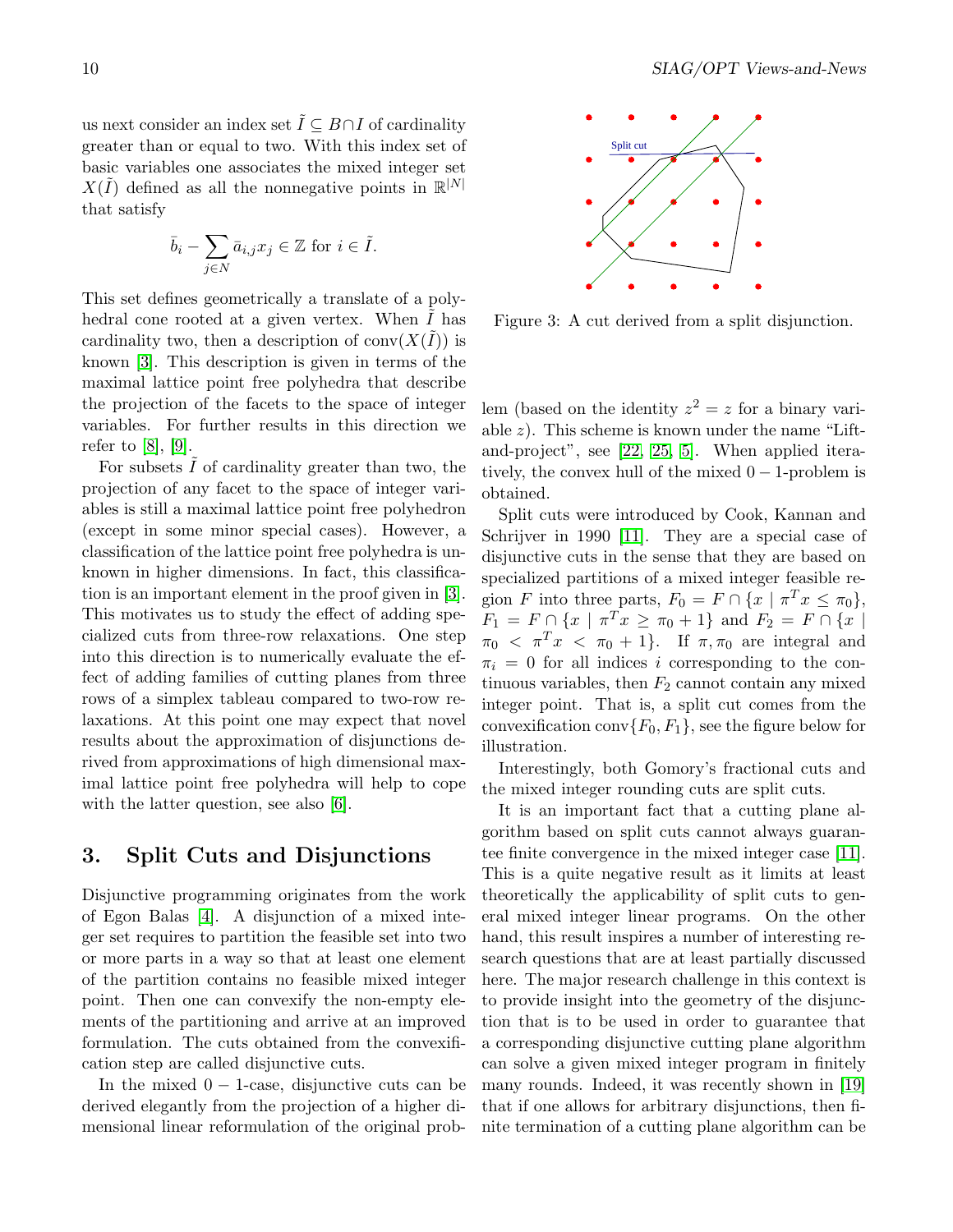guaranteed.

# 4. Splits and Lattice Point Free Polyhedra

In [\[11\]](#page-12-3) it is shown that applying split cuts iteratively does not suffice to generate the cut  $y \leq 0$  that we developed in Example [1.](#page-7-1) This demonstrates that more complicated disjunctions must be taken into consideration so as to result in a finite cutting plane algorithm.

The basic idea of generalizing the operation of adding split cuts is to view split disjunctions as a special family of lattice point free polyhedra. For a survey on lattice-point-free convex sets we refer to [\[21\]](#page-13-5).

Let  $L \subseteq \mathbb{R}^n$  be a convex set. By  $\text{int}(L)$  we denote the interior of  $L$ . We call  $L$  lattice-point-free if int(L)∩ $\mathbb{Z}^n = \emptyset$ . We call lattice point free closed convex sets that are maximal with respect to inclusion split bodies. It turns out that split bodies are full dimensional rational polyhedra. In fact, a split body can always be written as the sum of a polytope  $\mathscr P$ and a linear space  $\mathscr{L}$ . This fact suggests to associate a *split dimension* with every split body. The split dimension of a split body L is denoted by  $dim(s(L))$ and defined to be the dimension of the corresponding polytope  $\mathscr{P}$ . For instance, split cuts arise from split bodies of dimension one: a split set can be written as the sum of a one-dimensional line segment  $\mathscr{P} := \text{conv}(\{v^1, v^2\})$  and a  $(n-1)$  dimensional linear space  $\mathscr{L} := \{x \in \mathbb{R}^n : \pi^T x = 0\}$ , where  $\pi^T v^1 = \pi_0$ and  $\pi^T v^2 = \pi_0 + 1$ . Besides the split dimension of a split body, there is a second important criterion to distinguish such sets. This leads us to the notion of the maximum facet width. Recall that for  $L \subseteq \mathbb{R}^n$ and  $\pi \in \mathbb{Z}^n$  the width of L along  $\pi$  is the number  $w_{\pi}(L) = \max{\{\pi^T x \mid x \in L\}} - \min{\{\pi^T x \mid x \in L\}}.$ For a split body  $L = \{x \in \mathbb{R}^n \mid Ax \leq b\}$  with  $A \in \mathbb{Z}^{m \times n}$ , the maximum facet width  $f(L)$  is the number  $f(L) = \max\{w_{A_{i},(L)} \mid i = 1, \ldots, m\}$ . Notice that a split body L has maximum facet width equal to one if and only if  $L$  is a split body of split dimension one. For instance, the split body  $conv{(0,0),(2,0),(0,2)}$  of split dimension two has maximum facet width equal to two. As a next step we define formally how to generate mixed in-



Figure 4: Split body of split dimension two.



Figure 5: Cuts derived from the disjunction in Figure [4.](#page-3-0)

teger cuts from lattice point free polyhedra. Let  $P \subseteq \mathbb{R}^{n+m}$  be a polyhedron, where *n* denotes the number of integer variables and  $m$  the number of continuous variables. Let  $L \subseteq \mathbb{R}^{n+m}$  be a split body such that  $x_j = 0$  for every  $x \in L$  and  $j \geq n+1$ .

We define as

$$
cuts_P(L) = conv{(x, y) \in P with x \notin int(L)},
$$

the operation of adding cuts to  $P$  from the latticepoint-free polyhedron L. This is illustrated in the two figures below. The first important remark is that these new inequalities are valid for any mixed-integer problem that has P as its continuous relaxation. Observe that the outer description of cuts $P(L)$  may involve several new inequalities.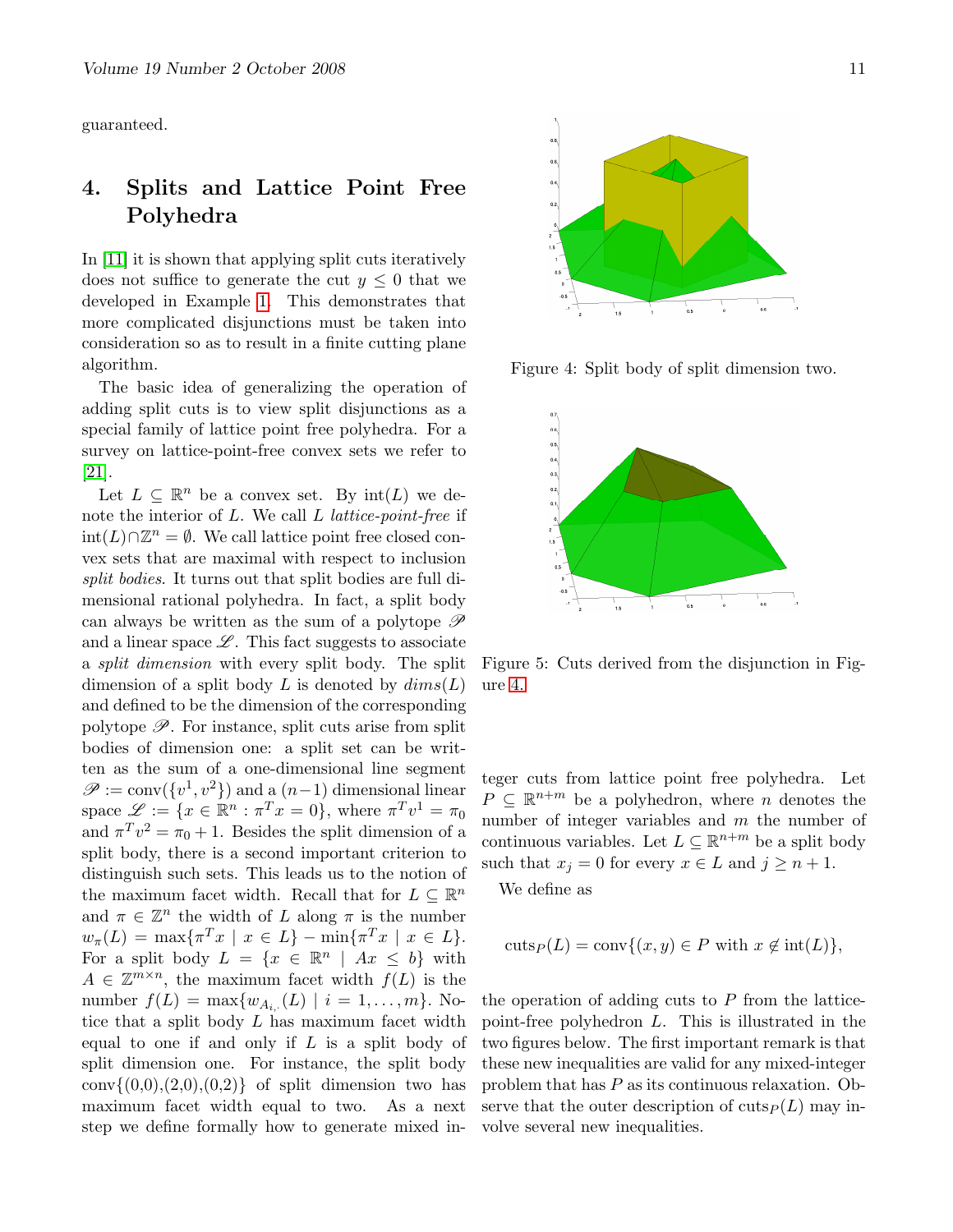We are now prepared to introduce the closure operation based on split bodies. In doing so, we assume that one is given a polyhedron  $P \subseteq \mathbb{R}^{n+m}$ . The corresponding mixed integer feasible region is defined to be  $P \cap (\mathbb{Z}^n \times \mathbb{R}^m)$ . Let the parameter  $\omega$  be an upper bound on the maximum facet width of the split bodies. Let  $\mathcal{F}_{\omega}$  denote the set of all split bodies in  $\mathbb{R}^{n+m}$  of maximum facet width less or equal than  $\omega$ . The  $\omega$ -closure of P is defined as

5. The Split Body Closure

$$
sc_{\omega}(P) := \bigcap_{L \in \mathcal{F}_{\omega}} \text{cuts}_P(L).
$$

The set  $sc_{\omega}(P)$  is convex, by definition. Note however, that here the intersection is taken over an infinite number of bodies. This is why there is no obvious reason to believe that  $sc_{\omega}(P)$  is always a polyhedron.

In fact, it has been shown in [\[11\]](#page-12-3) and [\[1\]](#page-12-16) that the conjecture is true when  $\omega = 1$ . In this special case, the result states that the usual split closure of a polyhedron is again a polyhedron.

It has been shown recently in [\[2\]](#page-12-17) that for all  $\omega$ , the set  $sc_{\omega}(P)$  is a polyhedron. The proof of this result is quite involved and it would be beyond the scope of this survey to present details of it. Let us instead shed some light on a number of questions for which a positive answer is conceivable, given that  $sc_{\omega}(P)$ is a polyhedron.

In particular, in [\[2\]](#page-12-17) it is shown that with every mixed integer linear program there is associated an  $\omega$  with the following property: Any cutting plane algorithm using split bodies of maximum facet width strictly less than  $\omega$  cannot solve any optimization problem  $\{\max c^T x, x \in P_I\}$  in finitely many rounds. This result generalizes the phenomenon of non termination if one uses regular split cuts only and applies these to Example 1.

Another issue concerns cutting plane proofs based on split bodies. Since  $sc_{\omega}(P)$  is a polyhedron, every valid inequality for a mixed integer linear program can be derived from recursively applying the operation cuts $P(L)$  working with a family F of split bodies L. The maximal maximum facet width of such a body  $L$  in the family serves as a measure of the "complexity" for deriving the inequality under investigation. In Example 1 the split body proof of the inequality  $y \leq 0$  must have maximal maximum facet width equal to two.

### 6. A Perspective

The concept of split bodies that we introduced in this paper motivates numerous research questions. Below we exhibit three such directions.

#### Cutting Plane Methods Based on Split Bodies

As we already pointed out it was shown by Jörg  $[19]$ that if one allows for arbitrary disjunctions, then a finite cutting plane algorithm for mixed integer optimization can be developed. It remains, however, open to understand precisely the connection between the geometry of the split bodies and the event of finite termination.

The authors conjecture that the following cutting plane algorithm will work: One repeatedly computes the optimal face of a linear relaxation (not just a vertex). If this face of the relaxation does not contain any mixed integer point, then using a mixed integer Farkas type lemma one ought to be able to generate a split body of split dimension equal to the dimension of the face of the relaxation that can be used to set up a disjunction. This disjunction is then used for generating cutting planes. Is it conceivable that a repeated application of this strategy will terminate and return a mixed integer optimal solution after a finite number of rounds? If this statement turns out to be correct, then the complexity of the multi-term disjunction is precisely equal to the dimension of the optimal face of the relaxation. This would provide us with a first link between the geometry of the split bodies and the face-complex of the mixed integer program.

#### The Tailing Off Effect

A second important topic is to understand the effect of suppressing "tailing off" by increasing the split dimension for cutting plane generation. More precisely, suppose that one starts with cuts arising from one dimensional split bodies. Usually, after a number of rounds the improvement of the objective function becomes small (tailing off). Once the improvement in terms of the objective function is below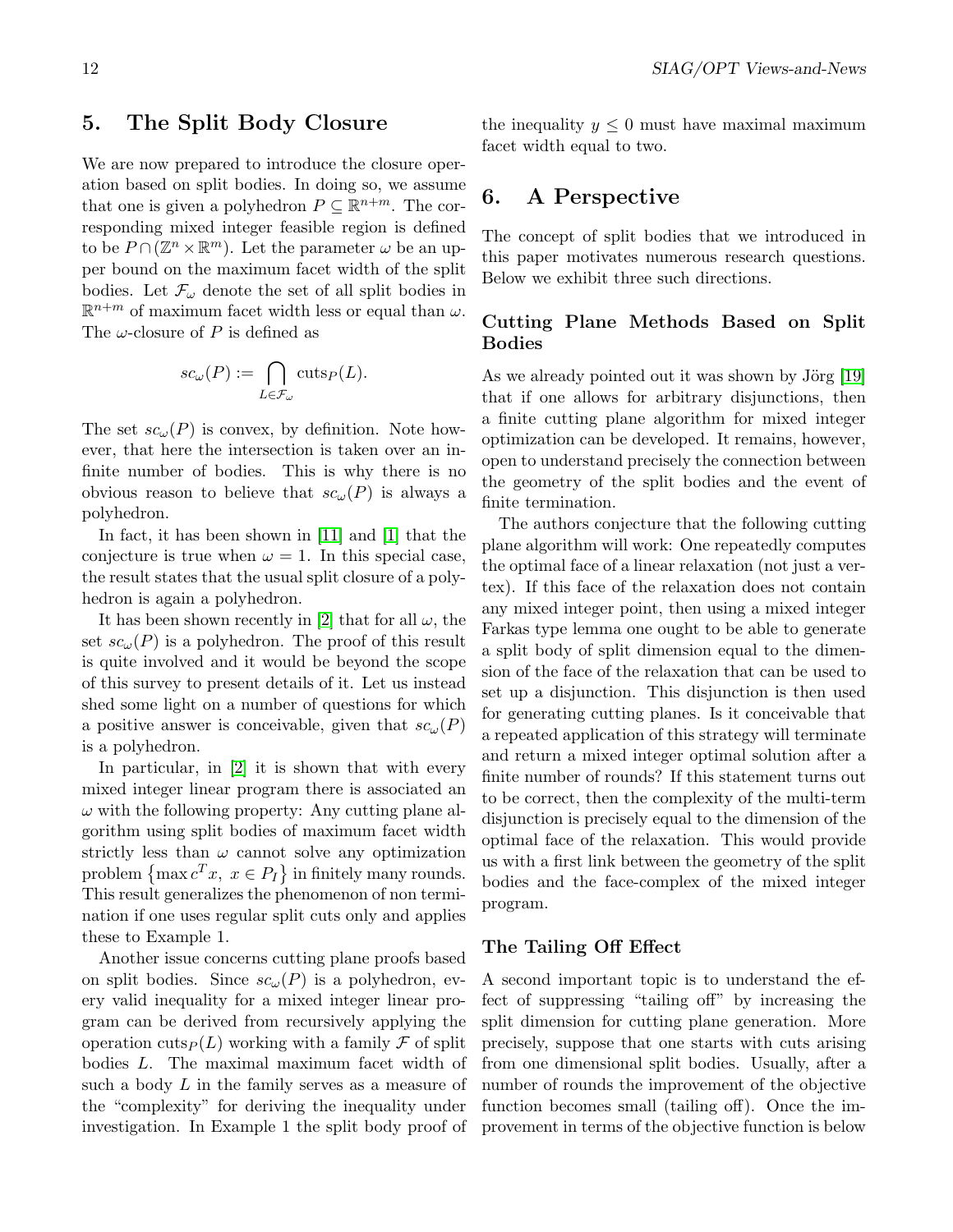a certain threshold, disjunctions based on two- and even higher dimensional split bodies are to be applied. Which conditions must the split body satisfy in order to avoid this tailing off effect? An answer to this question will allow us to design a hierarchical scheme for using more and more complex split bodies. Indeed, the development of such a hierarchical cutting plane algorithm will lead to a geometrically insightful extension of all the traditional finite cutting plane algorithms for the pure integer case.

#### Approximation of split bodies

Split bodies are lattice point free in their interior and maximal with respect to this property. In dimension two such bodies are either triangles or quadrangles. This nice structure does not carry over to higher dimensions. In higher dimensions a characterization of all the lattice point free polyhedra is not available. This in turn implies that from an algorithmic point of view there is little hope to be able to compute the closure  $sc_{\omega}(P)$ . This fact suggests to study approximations of  $sc_{\omega}(P)$  that result from adding only those cuts that one obtains from the disjunctions associated with a finite and well selected family of split bodies. The analysis of such an approximation is quite nicely linked to the concept of the strength of the cutting planes that one obtains from a disjunction. The notion of strength has been introduced by Goemans in [\[15\]](#page-12-18). We believe that the strength of the cuts from one additional disjunction ought to be linked to the size of the subregion of the new disjunction which is not covered by the already available disjunctions. If results along these lines are true, then the road is paved to analytically describe the effect of adding, incrementally, cutting planes from d-dimensional splits and compare this new relaxation with the previous one. This way one can evaluate the gain from adding all cuts that one can derive from a specialized family of split bodies.

#### REFERENCES

- <span id="page-12-16"></span>[1] K. Andersen, G. Cornuéjols, Y. Li, Split closure and intersection cuts, Mathematical Programming 102, 457–493, (2005).
- <span id="page-12-17"></span>[2] K. Andersen, Q. Louveaux, R. Weismantel, An analysis of convex mixed integer programs based on lattice point free polyhedra, Manuscript, (2007).
- <span id="page-12-10"></span>[3] K. Andersen, Q. Louveaux, R. Weismantel, L. Wolsey, Inequalities from two rows of a simplex tableau, IPCO 2007, Lecture Notes in Computer Science, Springer, (2007).
- <span id="page-12-14"></span>[4] E. Balas, Disjunctive Programming, Annals of Discrete Mathematics 5, 3–51, (1979).
- <span id="page-12-1"></span>[5] E. Balas, S. Ceria, G. Cornuéjols, A lift-and-project cutting plane algorithm for mixed 0/1 programs, Mathematical Programming 58, 295–324, (1993).
- <span id="page-12-13"></span>[6] A. Basu, P. Bonami, G. Cornuéjols, F. Margot, On the relative strength of split, triangle and quadrilateral cuts, Manuscript, (2008).
- <span id="page-12-4"></span>[7] D. Bertsimas, R. Weismantel, Optimization over integers, Dynamic Ideas, Belmont Ma, (2005).
- <span id="page-12-11"></span>[8] V. Borozan, G. Cornuéjols, Minimal valid inequalities for integer constraints, Manuscript, (2008).
- <span id="page-12-12"></span>[9] G. Cornuéjols, F. Margot, On the facets of mixed integer programs with two integer variables and two constraints, Manuscript, (2008).
- <span id="page-12-0"></span>[10] V. Chvátal, Edmonds Polytopes and a Hierarchy of Combinatorial Problems, Discrete Mathematics 4, 305– 337, (1973).
- <span id="page-12-3"></span>[11] W.J. Cook, R. Kannan, A. Schrijver, Chvátal closures for mixed integer programming, Mathematical Programming 47, 155–174, (1990).
- <span id="page-12-2"></span>[12] R. E. Gomory, Outline of an Algorithm for Integer Solutions to Linear Programs, Bulletin of the American Mathematical Society 64, 275–278, (1958).
- <span id="page-12-7"></span>[13] R. E. Gomory, Some polyhedra related to combinatorial problems, Linear Algebra and Applications 2, 451– 558, (1969).
- <span id="page-12-5"></span>[14] R. E. Gomory, An algorithm for the mixed integer problem, RM-2597, The Rand Corporation, (1960).
- <span id="page-12-18"></span>[15] M. X. Goemans, Worst-case comparison of valid inequalities for the TSP, Mathematical Programming 69, 335–349, (1995).
- <span id="page-12-9"></span>[16] R. E. Gomory, E. L. Johnson, Some continuous functions related to corner polyhedra I, Mathematical Programming 3, 23–85, (1972).
- <span id="page-12-8"></span>[17] C. A. Burdet, E. L. Johnson, A subadditive approach to the group problem of integer programming, Mathematical Programming 2, 51–71, (1974).
- <span id="page-12-6"></span>[18] O. Günlük, Y. Pochet, *Mixing mixed integer inequalities*, Mathematical Programming 90, 429–458 , (2001).
- <span id="page-12-15"></span> $[19]$  M. Jörg, k-disjunctive cuts and a finite cutting plane algorithm for general mixed integer linear programs, Manuscript, arXIV:0707.3945v1, (2007).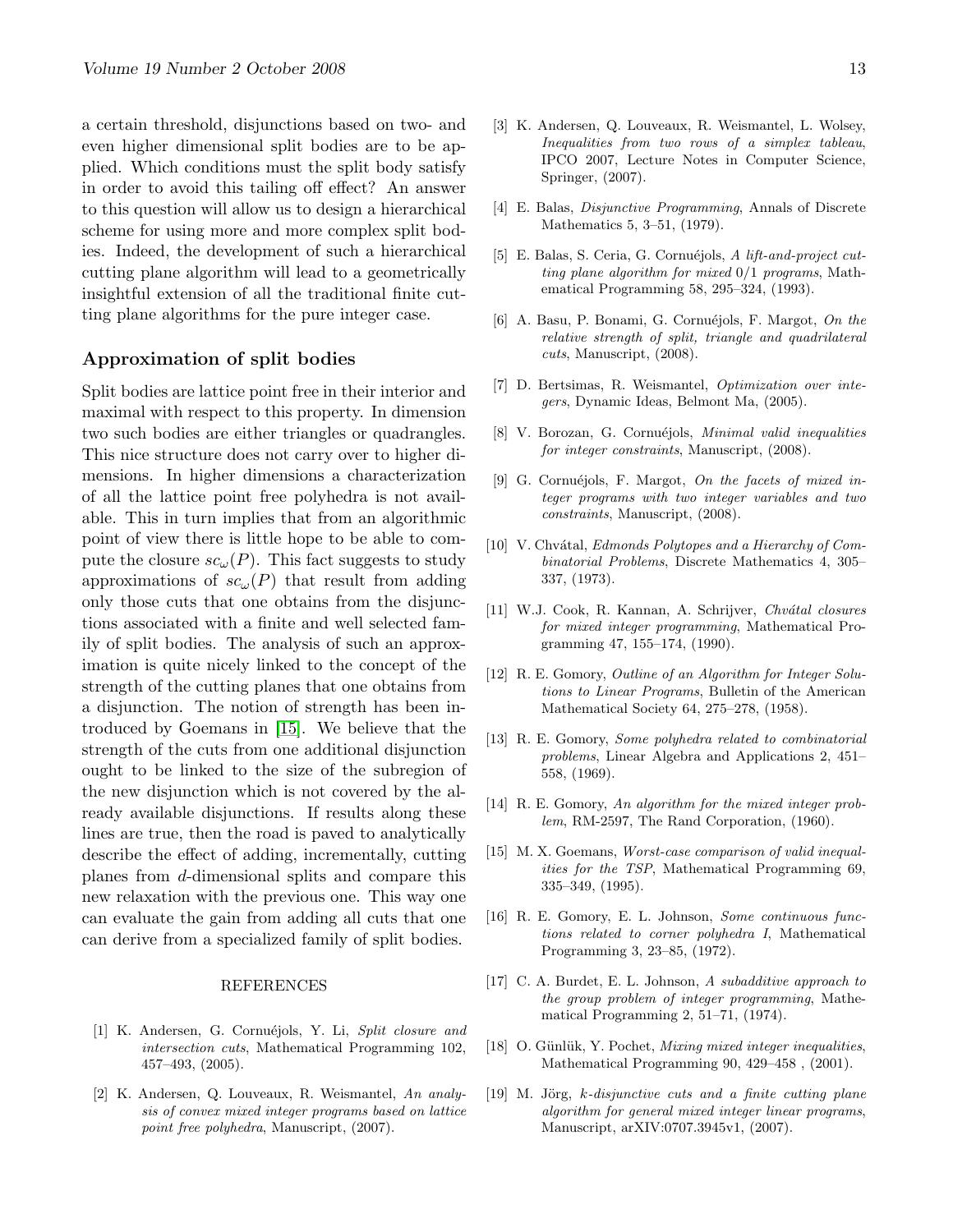- [20] L. Kronecker, Näherungsweise ganzzahlige Auflösung linearer Gleichungen, Monatsberichte der Königlich Preussischen Akademie der Wissenschaften zu Berlin , 1179–1193, (1884).
- <span id="page-13-5"></span>[21] L. Lovász, Geometry of numbers and integer programming, Mathematical Programming: Recent developments and Applications , M. Iri and K. Tanabe (eds), Kluwer, 177–210, (1889).
- <span id="page-13-3"></span>[22] L. Lovász, A. Schrijver, Cones of matrices and setfunctions and 0/1 optimization, SIAM Journal on Optimization 1, 166–190, (1991).
- <span id="page-13-1"></span>[23] G. L. Nemhauser, L. A. Wolsey, *Integer and Combina*torial Optimization, Wiley Chichester (1988).
- <span id="page-13-2"></span>[24] A. Schrijver, Theory of linear and integer programming, Wiley Chichester (1986).
- <span id="page-13-4"></span>[25] H. D. Sherali, W. P. Adams, A hierarchy of relaxations between the continuous and convex hull representations for zero-one programming problems, SIAM Journal of Discrete Mathematics 3, 411–430, (1990).

# Bulletin

# <span id="page-13-0"></span>Special Issues Dedicated to Henry Wolkowicz

#### Call for Papers Special Issue of Mathematical Programming (Series B) on Cone Programming and its Applications Dedicated to Henry Wolkowicz on the occasion of his 60th birthday

We invite submissions of novel research articles for a forthcoming issue of Mathematical Programming (Series B) on cone programming and its applications, in the broadest sense.

This special issue is associated with the Modeling and Optimization: Theory and Applications (MOPTA) 2008 conference. The issue will be dedicated to Henry Wolkowicz on the occasion of his 60th birthday. Professor Wolkowicz is known worldwide as a major contributor to the theory, algorithms, and applications of cone programming, including semidefinite programming.

We invite papers that address the following topics, individually or in combination:

- Theory of moments and positive polynomials;
- Practical interior-point methods for large-scale cone programming;
- High-impact applications to areas such as combinatorial optimization and global optimization.

The deadline for submission of full papers is December 31, 2008. We aim at completing a first review of all papers by April 30, 2009.

Electronic submissions to the guest editors in the form of pdf files are encouraged. All submissions will be refereed according to the usual standards of Mathematical Programming. Information about Mathematical Programming (Series B) including author guidelines and other special issues in progress, is available at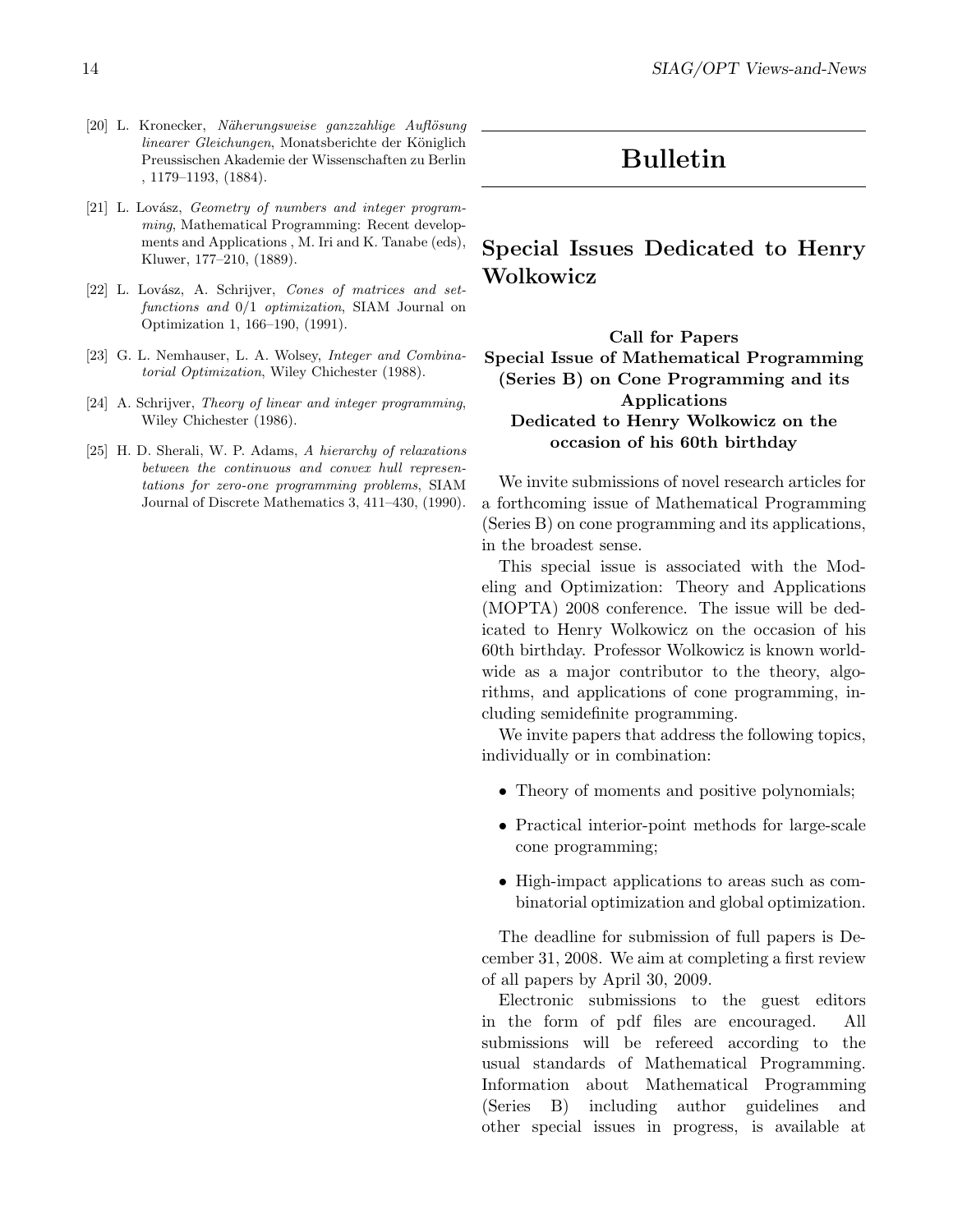http://www.mathprog.org/sub/journal.htm. Additional information about the special issue can be obtained from the guest editors.

Guest editors:

Miguel F. Anjos (manjos@uwaterloo.ca) Etienne de Klerk (e.deklerk@uvt.nl) Franz Rendl (franz.rendl@uni-klu.ac.at)

# Mathematical Programming Computation: Call for Papers

The Mathematical Programming Society will publish the new journal Mathematical Programming Computation (MPC) beginning in 2009. The journal is devoted to computational issues in mathematical programming, including innovative software, comparative tests, modeling environments, libraries of data, and/or applications. A main feature of the journal is the inclusion of accompanying software and data with submitted manuscripts. The journal's review process includes the evaluation and testing of the accompanying software. Where possible, the review will aim for verification of reported computational results.

The full contents of the journal will be made freely available on the society-run web site <mpc.zib.de>. MPC will also be published together with Springer Verlag, in both print and online versions; MPS members will receive the print version of the journal as part of their membership benefits.

MPC supports the creation and distribution of software and data that foster further computational research. The opinion of the reviewers concerning this aspect of the provided material is a considerable factor in the editorial decision process. Another factor is the extent to which the reviewers are able to verify the reported computational results. To these aims, authors are highly encouraged to provide the source code of their software. Articles describing software where no source code is made available are acceptable, provided reviewers are given access to executable codes that can be used to evaluate reported computational results.

Beginning November 1, 2008, articles can be submitted in Adobe PDF format through MPC's web-

based system at <mpc.zib.de>. Software and supplementary material can also be submitted through this system. Prior to November 1, submissions can be sent to William Cook at mpc@isye.gatech.edu.

Further information can be found on the web page <www.isye.gatech.edu/~wcook/mpc/>

<span id="page-14-0"></span>William Cook, Georgia Institute of Technology Thorsten Koch, Konrad-Zuse-Zentrum Berlin

# Chairman's Column

The Optimization meeting in Boston in 2008 was an overwhelming success and many thanks are due to Kurt and Sven for their efforts in this regard. The expected attendance had been in the range of 400- 450. Actual attendance turned out to be 543 paying attendees. The meeting featured 530 presentations. There were 80 minisymposia, which typically have four speakers per session, and 179 individual contributed presentations. I hope that you enjoyed this meeting as much as I did. I am looking forward to the next meeting in 2011 and continuing to explore options for its location. Please send any suggestions to help our planning to our program director (Steve Vavasis) or to me.

At the end of 2007 (the last complete membership year), the activity group showed a membership of 920, its highest ever. Of these, 397 were students. As of October 31, 2008 the number of members had grown to 1,103 for 2008; of these, 520 were students (reflecting the fact that student members can now choose 2 free activity groups). If you have not yet renewed your membership, please do so at your earliest convenience: [https://my.siam.org/](https://my.siam.org/forms/join_siag.htm) [forms/join\\_siag.htm](https://my.siam.org/forms/join_siag.htm).

While avoiding the inevitable stack of "linear programming" exams to mark, and looking out of my office window as the snow piles accumulate, I am heartened by the opportunities that await us all in the coming year. I hope to see all of you either at the SIAM Annual Meeting in Denver on July 6-10, or at the International Symposium on Mathematical Programming that is returning to Chicago on August 23-28 for the 60th Anniversary of the zeroth ISMP (who said we were all Fortran programmers!).